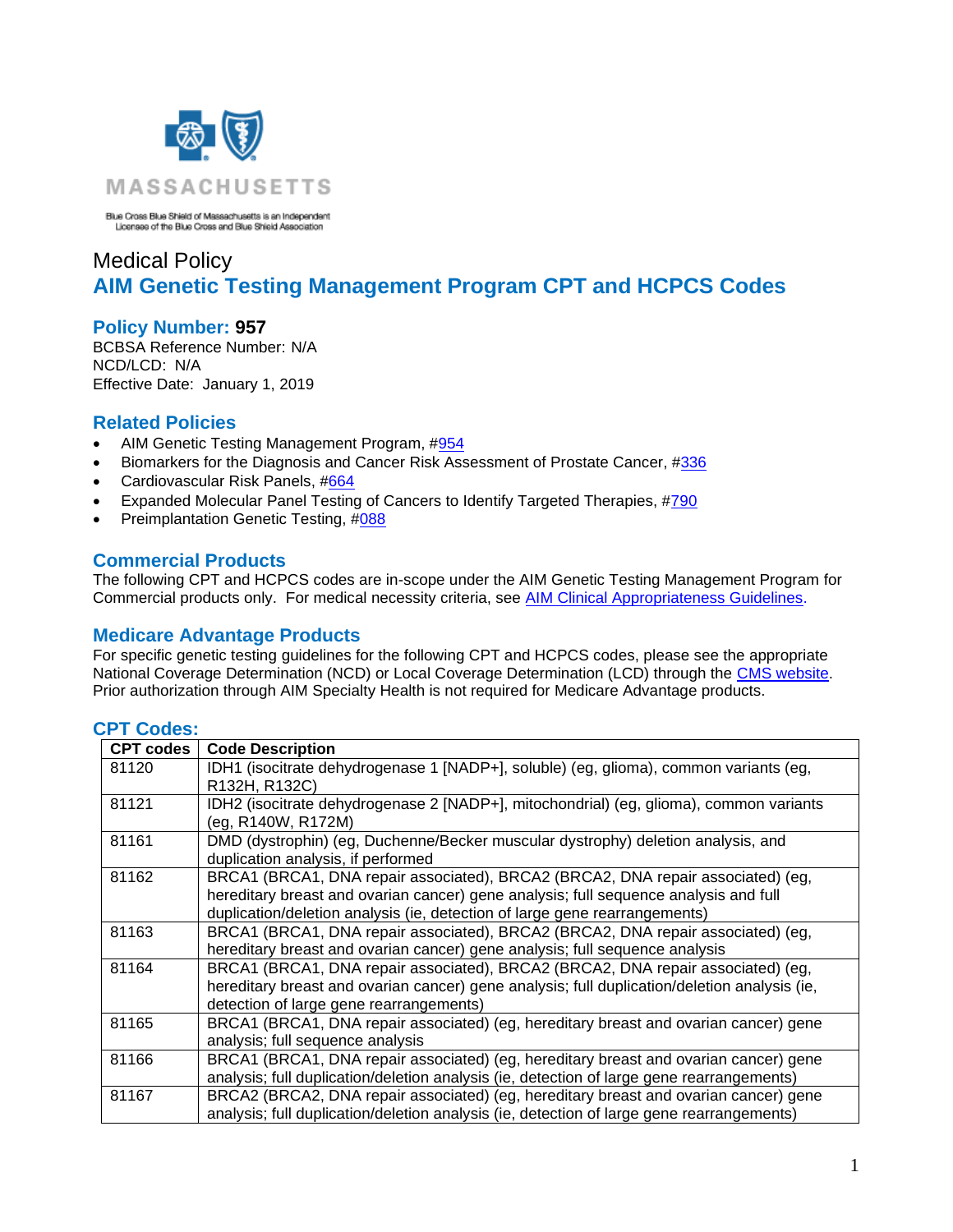| 81168 | CCND1/IGH (t(11;14)) (eg, mantle cell lymphoma) translocation analysis, major breakpoint,<br>qualitative and quantitative, if performed                                                                                     |
|-------|-----------------------------------------------------------------------------------------------------------------------------------------------------------------------------------------------------------------------------|
| 81170 | ABL1 (ABL proto-oncogene 1, non-receptor tyrosine kinase) (eg, acquired imatinib tyrosine<br>kinase inhibitor resistance), gene analysis, variants in the kinase domain                                                     |
| 81171 | AFF2 (AF4/FMR2 family, member 2 [FMR2]) (eg, fragile X mental retardation 2 [FRAXE])<br>gene analysis; evaluation to detect abnormal (eg, expanded) alleles                                                                 |
| 81172 | AFF2 (AF4/FMR2 family, member 2 [FMR2]) (eg, fragile X mental retardation 2 [FRAXE])<br>gene analysis; characterization of alleles (eg, expanded size and methylation status)                                               |
| 81173 | AR (androgen receptor) (eg, spinal and bulbar muscular atrophy, Kennedy disease, X<br>chromosome inactivation) gene analysis; full gene sequence                                                                            |
| 81174 | AR (androgen receptor) (eg, spinal and bulbar muscular atrophy, Kennedy disease, X<br>chromosome inactivation) gene analysis; known familial variant                                                                        |
| 81175 | ASXL1 (additional sex combs like 1, transcriptional regulator) (eg, myelodysplastic syndrome,<br>myeloproliferative neoplasms, chronic myelomonocytic leukemia), gene analysis; full gene<br>sequence                       |
| 81176 | ASXL1 (additional sex combs like 1, transcriptional regulator) (eg, myelodysplastic syndrome,<br>myeloproliferative neoplasms, chronic myelomonocytic leukemia), gene analysis; targeted<br>sequence analysis (eg, exon 12) |
| 81177 | ATN1 (atrophin 1) (eg, dentatorubral-pallidoluysian atrophy) gene analysis, evaluation to<br>detect abnormal (eg, expanded) alleles                                                                                         |
| 81178 | ATXN1 (ataxin 1) (eg, spinocerebellar ataxia) gene analysis, evaluation to detect abnormal<br>(eg, expanded) alleles                                                                                                        |
| 81179 | ATXN2 (ataxin 2) (eg, spinocerebellar ataxia) gene analysis, evaluation to detect abnormal<br>(eg, expanded) alleles                                                                                                        |
| 81180 | ATXN3 (ataxin 3) (eg, spinocerebellar ataxia, Machado-Joseph disease) gene analysis,<br>evaluation to detect abnormal (eg, expanded) alleles                                                                                |
| 81181 | ATXN7 (ataxin 7) (eg, spinocerebellar ataxia) gene analysis, evaluation to detect abnormal<br>(eg, expanded) alleles                                                                                                        |
| 81182 | ATXN8OS (ATXN8 opposite strand [non-protein coding]) (eg, spinocerebellar ataxia) gene<br>analysis, evaluation to detect abnormal (eg, expanded) alleles                                                                    |
| 81183 | ATXN10 (ataxin 10) (eg, spinocerebellar ataxia) gene analysis, evaluation to detect abnormal<br>(eg, expanded) alleles                                                                                                      |
| 81184 | CACNA1A (calcium voltage-gated channel subunit alpha1 A) (eg, spinocerebellar ataxia)<br>gene analysis; evaluation to detect abnormal (eg, expanded) alleles                                                                |
| 81185 | CACNA1A (calcium voltage-gated channel subunit alpha1 A) (eg, spinocerebellar ataxia)<br>gene analysis; full gene sequence                                                                                                  |
| 81186 | CACNA1A (calcium voltage-gated channel subunit alpha1 A) (eg, spinocerebellar ataxia)<br>gene analysis; known familial variant                                                                                              |
| 81187 | CNBP (CCHC-type zinc finger nucleic acid binding protein) (eg, myotonic dystrophy type 2)<br>gene analysis, evaluation to detect abnormal (eg, expanded) alleles                                                            |
| 81188 | CSTB (cystatin B) (eg, Unverricht-Lundborg disease) gene analysis; evaluation to detect<br>abnormal (eg, expanded) alleles                                                                                                  |
| 81189 | CSTB (cystatin B) (eg, Unverricht-Lundborg disease) gene analysis; full gene sequence                                                                                                                                       |
| 81190 | CSTB (cystatin B) (eg, Unverricht-Lundborg disease) gene analysis; known familial variant(s)                                                                                                                                |
| 81191 | NTRK1 (neurotrophic receptor tyrosine kinase 1) (eg, solid tumors) translocation analysis                                                                                                                                   |
| 81192 | NTRK2 (neurotrophic receptor tyrosine kinase 2) (eg, solid tumors) translocation analysis                                                                                                                                   |
| 81193 | NTRK3 (neurotrophic receptor tyrosine kinase 3) (eg, solid tumors) translocation analysis                                                                                                                                   |
| 81194 | NTRK (neurotrophic-tropomyosin receptor tyrosine kinase 1, 2, and 3) (eg, solid tumors)<br>translocation analysis                                                                                                           |
| 81200 | ASPA (aspartoacylase) (eg, Canavan disease) gene analysis, common variants (eg, E285A,<br>Y231X)                                                                                                                            |
| 81201 | APC (adenomatous polyposis coli) (eg, familial adenomatosis polyposis [FAP], attenuated<br>FAP) gene analysis; full gene sequence                                                                                           |
| 81202 | APC (adenomatous polyposis coli) (eg, familial adenomatosis polyposis [FAP], attenuated<br>FAP) gene analysis; known familial variants                                                                                      |
| 81203 | APC (adenomatous polyposis coli) (eg, familial adenomatosis polyposis [FAP], attenuated<br>FAP) gene analysis; duplication/deletion variants                                                                                |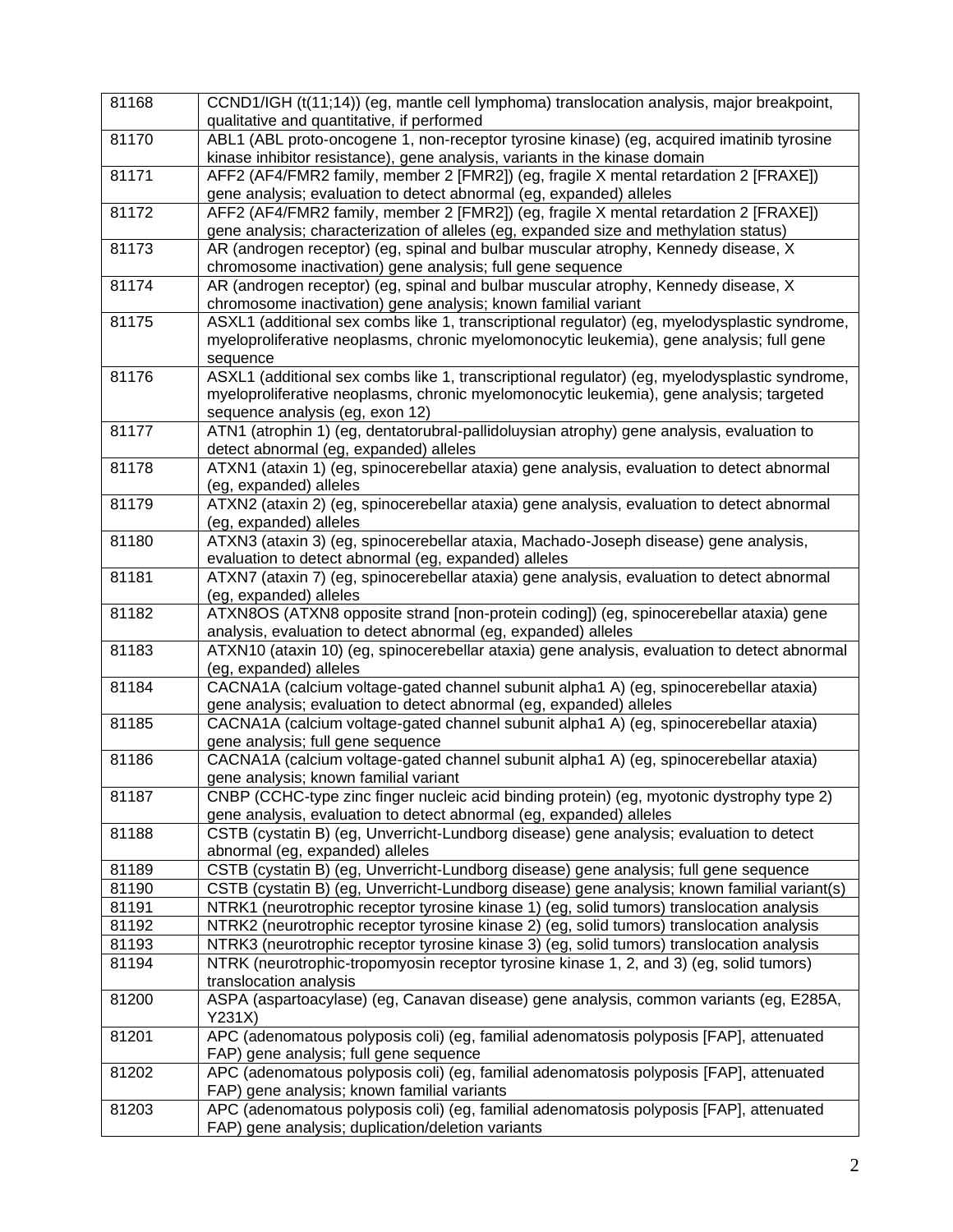| 81204 | AR (androgen receptor) (eg, spinal and bulbar muscular atrophy, Kennedy disease, X                                                                                                       |
|-------|------------------------------------------------------------------------------------------------------------------------------------------------------------------------------------------|
|       | chromosome inactivation) gene analysis; characterization of alleles (eg, expanded size or<br>methylation status)                                                                         |
| 81205 | BCKDHB (branched-chain keto acid dehydrogenase E1, beta polypeptide) (eg, maple syrup<br>urine disease) gene analysis, common variants (eg, R183P, G278S, E422X)                         |
| 81206 | BCR/ABL1 (t(9;22)) (eg, chronic myelogenous leukemia) translocation analysis; major<br>breakpoint, qualitative or quantitative                                                           |
| 81207 | BCR/ABL1 (t(9;22)) (eg, chronic myelogenous leukemia) translocation analysis; minor<br>breakpoint, qualitative or quantitative                                                           |
| 81208 | BCR/ABL1 (t(9;22)) (eg, chronic myelogenous leukemia) translocation analysis; other<br>breakpoint, qualitative or quantitative                                                           |
| 81209 | BLM (Bloom syndrome, RecQ helicase-like) (eg, Bloom syndrome) gene analysis,<br>2281 del 6 ins 7 variant                                                                                 |
| 81210 | BRAF (B-Raf proto-oncogene, serine/threonine kinase) (eg, colon cancer, melanoma), gene<br>analysis, V600 variant(s)                                                                     |
| 81212 | BRCA1 (BRCA1, DNA repair associated), BRCA2 (BRCA2, DNA repair associated) (eg,<br>hereditary breast and ovarian cancer) gene analysis; 185delAG, 5385insC, 6174delT variants            |
| 81215 | BRCA1 (BRCA1, DNA repair associated) (eg, hereditary breast and ovarian cancer) gene<br>analysis; known familial variant                                                                 |
| 81216 | BRCA2 (BRCA2, DNA repair associated) (eg, hereditary breast and ovarian cancer) gene<br>analysis; full sequence analysis                                                                 |
| 81217 | BRCA2 (BRCA2, DNA repair associated) (eg, hereditary breast and ovarian cancer) gene<br>analysis; known familial variant                                                                 |
| 81218 | CEBPA (CCAAT/enhancer binding protein [C/EBP], alpha) (eg, acute myeloid leukemia),<br>gene analysis, full gene sequence                                                                 |
| 81219 | CALR (calreticulin) (eg, myeloproliferative disorders), gene analysis, common variants in<br>exon 9                                                                                      |
| 81220 | CFTR (cystic fibrosis transmembrane conductance regulator) (eg, cystic fibrosis) gene<br>analysis; common variants (eg, ACMG/ACOG guidelines)                                            |
| 81221 | CFTR (cystic fibrosis transmembrane conductance regulator) (eg, cystic fibrosis) gene<br>analysis; known familial variants                                                               |
| 81222 | CFTR (cystic fibrosis transmembrane conductance regulator) (eg, cystic fibrosis) gene<br>analysis; duplication/deletion variants                                                         |
| 81223 | CFTR (cystic fibrosis transmembrane conductance regulator) (eg, cystic fibrosis) gene<br>analysis; full gene sequence                                                                    |
| 81224 | CFTR (cystic fibrosis transmembrane conductance regulator) (eg, cystic fibrosis) gene<br>analysis; intron 8 poly-T analysis (eg, male infertility)                                       |
| 81225 | CYP2C19 (cytochrome P450, family 2, subfamily C, polypeptide 19) (eg, drug metabolism),<br>gene analysis, common variants (eg, *2, *3, *4, *8, *17)                                      |
| 81226 | CYP2D6 (cytochrome P450, family 2, subfamily D, polypeptide 6) (eq, drug metabolism),<br>gene analysis, common variants (eg, *2, *3, *4, *5, *6, *9, *10, *17, *19, *29, *35, *41, *1XN, |
| 81227 | *2XN, *4XN)                                                                                                                                                                              |
|       | CYP2C9 (cytochrome P450, family 2, subfamily C, polypeptide 9) (eg, drug metabolism),<br>gene analysis, common variants (eg, *2, *3, *5, *6)                                             |
| 81228 | Cytogenomic constitutional (genome-wide) microarray analysis; interrogation of genomic<br>regions for copy number variants (eg, bacterial artificial chromosome [BAC] or oligo-based     |
| 81229 | comparative genomic hybridization [CGH] microarray analysis)<br>Cytogenomic constitutional (genome-wide) microarray analysis; interrogation of genomic                                   |
|       | regions for copy number and single nucleotide polymorphism (SNP) variants for<br>chromosomal abnormalities                                                                               |
| 81230 | CYP3A4 (cytochrome P450 family 3 subfamily A member 4) (eg, drug metabolism), gene<br>analysis, common variant(s) (eg, *2, *22)                                                          |
| 81231 | CYP3A5 (cytochrome P450 family 3 subfamily A member 5) (eg, drug metabolism), gene<br>analysis, common variants (eg, *2, *3, *4, *5, *6, *7)                                             |
| 81232 | DPYD (dihydropyrimidine dehydrogenase) (eg, 5-fluorouracil/5-FU and capecitabine drug<br>metabolism), gene analysis, common variant(s) (eg, *2A, *4, *5, *6)                             |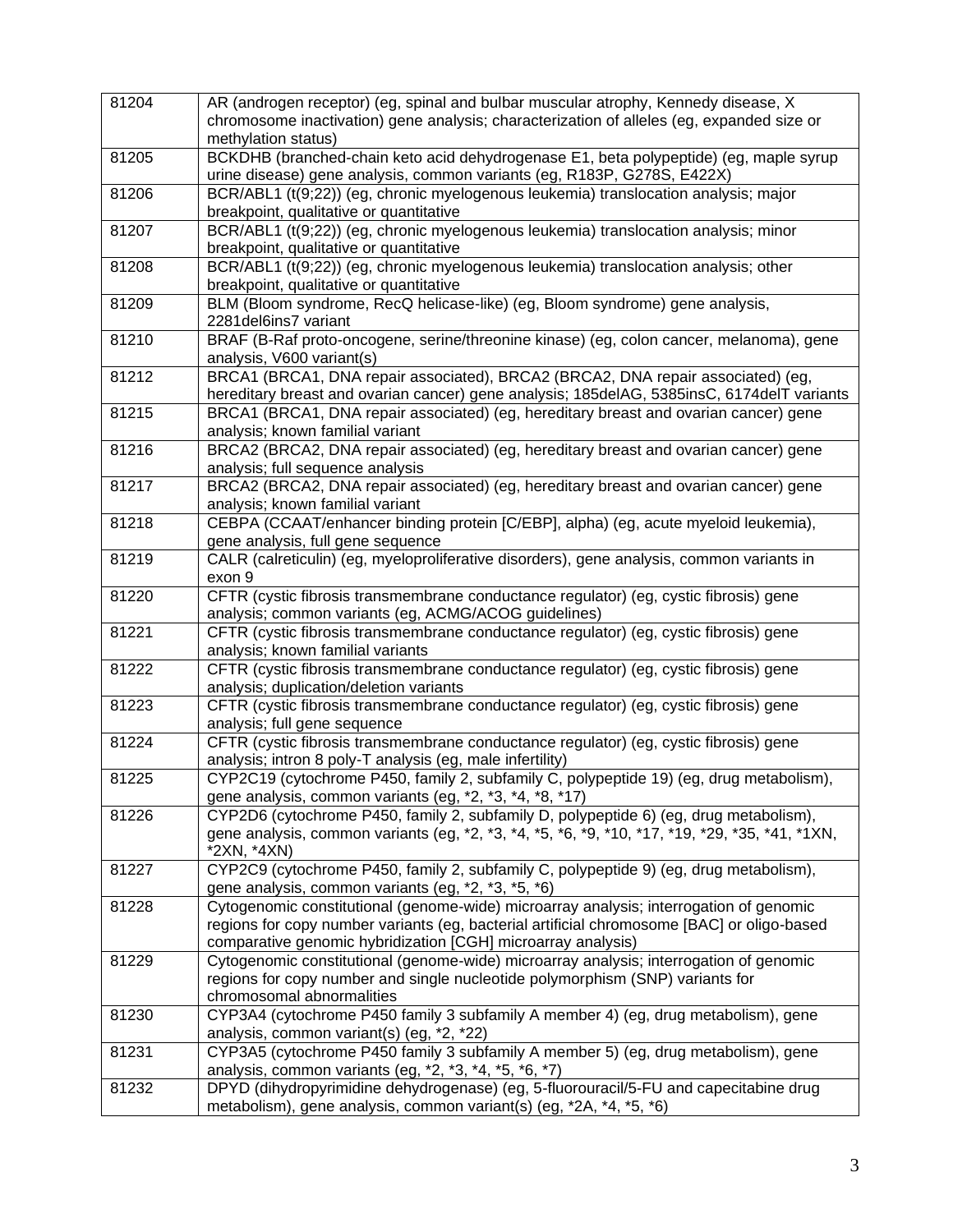| 81233 | BTK (Bruton's tyrosine kinase) (eg, chronic lymphocytic leukemia) gene analysis, common<br>variants (eg, C481S, C481R, C481F)                                                                 |
|-------|-----------------------------------------------------------------------------------------------------------------------------------------------------------------------------------------------|
| 81234 | DMPK (DM1 protein kinase) (eg, myotonic dystrophy type 1) gene analysis; evaluation to<br>detect abnormal (expanded) alleles                                                                  |
| 81235 | EGFR (epidermal growth factor receptor) (eg, non-small cell lung cancer) gene analysis,<br>common variants (eg, exon 19 LREA deletion, L858R, T790M, G719A, G719S, L861Q)                     |
| 81236 | EZH2 (enhancer of zeste 2 polycomb repressive complex 2 subunit) (eg, myelodysplastic<br>syndrome, myeloproliferative neoplasms) gene analysis, full gene sequence                            |
| 81237 | EZH2 (enhancer of zeste 2 polycomb repressive complex 2 subunit) (eg, diffuse large B-cell<br>lymphoma) gene analysis, common variant(s) (eg, codon 646)                                      |
| 81238 | F9 (coagulation factor IX) (eg, hemophilia B), full gene sequence                                                                                                                             |
| 81239 | DMPK (DM1 protein kinase) (eg, myotonic dystrophy type 1) gene analysis; characterization<br>of alleles (eg, expanded size)                                                                   |
| 81240 | F2 (prothrombin, coagulation factor II) (eg, hereditary hypercoagulability) gene analysis,<br>20210G>A variant                                                                                |
| 81241 | F5 (coagulation factor V) (eg, hereditary hypercoagulability) gene analysis, Leiden variant                                                                                                   |
| 81242 | FANCC (Fanconi anemia, complementation group C) (eg, Fanconi anemia, type C) gene                                                                                                             |
|       | analysis, common variant (eg, IVS4+4A>T)                                                                                                                                                      |
| 81243 | FMR1 (fragile X mental retardation 1) (eg, fragile X mental retardation) gene analysis;                                                                                                       |
|       | evaluation to detect abnormal (eg, expanded) alleles                                                                                                                                          |
| 81244 | FMR1 (fragile X mental retardation 1) (eg, fragile X mental retardation) gene analysis;<br>characterization of alleles (eg, expanded size and promoter methylation status)                    |
| 81245 | FLT3 (fms-related tyrosine kinase 3) (eg, acute myeloid leukemia), gene analysis; internal<br>tandem duplication (ITD) variants (ie, exons 14, 15)                                            |
| 81246 | FLT3 (fms-related tyrosine kinase 3) (eg, acute myeloid leukemia), gene analysis; tyrosine<br>kinase domain (TKD) variants (eg, D835, I836)                                                   |
| 81247 | G6PD (glucose-6-phosphate dehydrogenase) (eg, hemolytic anemia, jaundice), gene<br>analysis; common variant(s) (eg, A, A-)                                                                    |
| 81248 | G6PD (glucose-6-phosphate dehydrogenase) (eg, hemolytic anemia, jaundice), gene<br>analysis; known familial variant(s)                                                                        |
| 81249 | G6PD (glucose-6-phosphate dehydrogenase) (eg, hemolytic anemia, jaundice), gene<br>analysis; full gene sequence                                                                               |
| 81250 | G6PC (glucose-6-phosphatase, catalytic subunit) (eg, Glycogen storage disease, type 1a,<br>von Gierke disease) gene analysis, common variants (eg, R83C, Q347X)                               |
| 81251 | GBA (glucosidase, beta, acid) (eg, Gaucher disease) gene analysis, common variants (eg,<br>N370S, 84GG, L444P, IVS2+1G>A)                                                                     |
| 81252 | GJB2 (gap junction protein, beta 2, 26kDa, connexin 26) (eg, nonsyndromic hearing loss)<br>gene analysis; full gene sequence                                                                  |
| 81253 | GJB2 (gap junction protein, beta 2, 26kDa, connexin 26) (eg, nonsyndromic hearing loss)<br>gene analysis; known familial variants                                                             |
| 81254 | GJB6 (gap junction protein, beta 6, 30kDa, connexin 30) (eg, nonsyndromic hearing loss)<br>gene analysis, common variants (eg, 309kb [del(GJB6-D13S1830)] and 232kb [del(GJB6-<br>D13S1854)]) |
| 81255 | HEXA (hexosaminidase A [alpha polypeptide]) (eg, Tay-Sachs disease) gene analysis,<br>common variants (eg, 1278insTATC, 1421+1G>C, G269S)                                                     |
| 81256 | HFE (hemochromatosis) (eg, hereditary hemochromatosis) gene analysis, common variants<br>(eg, C282Y, H63D)                                                                                    |
| 81257 | HBA1/HBA2 (alpha globin 1 and alpha globin 2) (eg, alpha thalassemia, Hb Bart hydrops                                                                                                         |
|       | fetalis syndrome, HbH disease), gene analysis; common deletions or variant (eg, Southeast                                                                                                     |
|       | Asian, Thai, Filipino, Mediterranean, alpha3.7, alpha4.2, alpha20.5, Constant Spring)                                                                                                         |
| 81258 | HBA1/HBA2 (alpha globin 1 and alpha globin 2) (eg, alpha thalassemia, Hb Bart hydrops<br>fetalis syndrome, HbH disease), gene analysis; known familial variant                                |
| 81259 | HBA1/HBA2 (alpha globin 1 and alpha globin 2) (eg, alpha thalassemia, Hb Bart hydrops                                                                                                         |
|       | fetalis syndrome, HbH disease), gene analysis; full gene sequence                                                                                                                             |
| 81260 | IKBKAP (inhibitor of kappa light polypeptide gene enhancer in B-cells, kinase complex-                                                                                                        |
|       | associated protein) (eg, familial dysautonomia) gene analysis, common variants (eg,                                                                                                           |
|       | 2507+6T>C, R696P)                                                                                                                                                                             |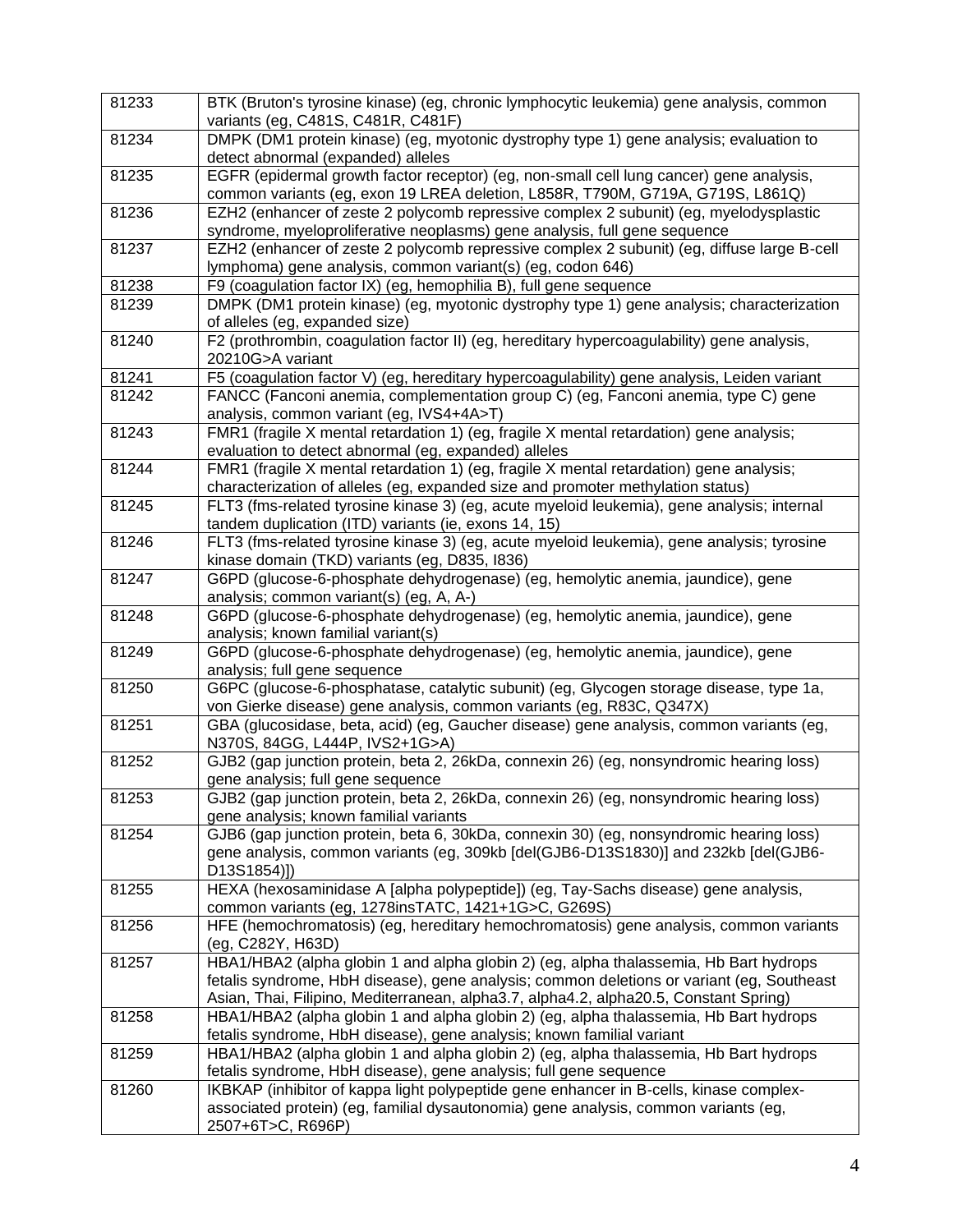| 81261 | IGH@ (Immunoglobulin heavy chain locus) (eg, leukemias and lymphomas, B-cell), gene<br>rearrangement analysis to detect abnormal clonal population(s); amplified methodology (eg,<br>polymerase chain reaction)                                                                                       |
|-------|-------------------------------------------------------------------------------------------------------------------------------------------------------------------------------------------------------------------------------------------------------------------------------------------------------|
| 81262 | IGH@ (Immunoglobulin heavy chain locus) (eg, leukemias and lymphomas, B-cell), gene<br>rearrangement analysis to detect abnormal clonal population(s); direct probe methodology<br>(eg, Southern blot)                                                                                                |
| 81263 | IGH@ (Immunoglobulin heavy chain locus) (eg, leukemia and lymphoma, B-cell), variable<br>region somatic mutation analysis                                                                                                                                                                             |
| 81264 | IGK@ (Immunoglobulin kappa light chain locus) (eg, leukemia and lymphoma, B-cell), gene<br>rearrangement analysis, evaluation to detect abnormal clonal population(s)                                                                                                                                 |
| 81265 | Comparative analysis using Short Tandem Repeat (STR) markers; patient and comparative<br>specimen (eg, pre-transplant recipient and donor germline testing, post-transplant non-<br>hematopoietic recipient germline [eg, buccal swab or other germline tissue sample]                                |
| 81266 | Comparative analysis using Short Tandem Repeat (STR) markers; each additional specimen<br>(eg, additional cord blood donor, additional fetal samples from different cultures, or additional<br>zygosity in multiple birth pregnancies) (List separately in addition to code for primary<br>procedure) |
| 81269 | HBA1/HBA2 (alpha globin 1 and alpha globin 2) (eg, alpha thalassemia, Hb Bart hydrops<br>fetalis syndrome, HbH disease), gene analysis; duplication/deletion variants                                                                                                                                 |
| 81270 | JAK2 (Janus kinase 2) (eg, myeloproliferative disorder) gene analysis, p.Val617Phe (V617F)<br>variant                                                                                                                                                                                                 |
| 81271 | HTT (huntingtin) (eg, Huntington disease) gene analysis; evaluation to detect abnormal (eg,<br>expanded) alleles                                                                                                                                                                                      |
| 81272 | KIT (v-kit Hardy-Zuckerman 4 feline sarcoma viral oncogene homolog) (eg, gastrointestinal<br>stromal tumor [GIST], acute myeloid leukemia, melanoma), gene analysis, targeted sequence<br>analysis (eg, exons 8, 11, 13, 17, 18)                                                                      |
| 81273 | KIT (v-kit Hardy-Zuckerman 4 feline sarcoma viral oncogene homolog) (eg, mastocytosis),<br>gene analysis, D816 variant(s)                                                                                                                                                                             |
| 81274 | HTT (huntingtin) (eg, Huntington disease) gene analysis; characterization of alleles (eg,<br>expanded size)                                                                                                                                                                                           |
| 81275 | KRAS (Kirsten rat sarcoma viral oncogene homolog) (eg, carcinoma) gene analysis; variants<br>in exon 2 (eg, codons 12 and 13)                                                                                                                                                                         |
| 81276 | KRAS (Kirsten rat sarcoma viral oncogene homolog) (eg, carcinoma) gene analysis;<br>additional variant(s) (eg, codon 61, codon 146)                                                                                                                                                                   |
| 81277 | Cytogenomic neoplasia (genome-wide) microarray analysis, interrogation of genomic regions<br>for copy number and loss-of-heterozygosity variants for chromosomal abnormalities                                                                                                                        |
| 81278 | IGH@/BCL2 (t(14;18)) (eg, follicular lymphoma) translocation analysis, major breakpoint<br>region (MBR) and minor cluster region (mcr) breakpoints, qualitative or quantitative                                                                                                                       |
| 81279 | JAK2 (Janus kinase 2) (eg, myeloproliferative disorder) targeted sequence analysis (eg,<br>exons 12 and 13)                                                                                                                                                                                           |
| 81283 | IFNL3 (interferon, lambda 3) (eg, drug response), gene analysis, rs12979860 variant                                                                                                                                                                                                                   |
| 81284 | FXN (frataxin) (eg, Friedreich ataxia) gene analysis; evaluation to detect abnormal<br>(expanded) alleles                                                                                                                                                                                             |
| 81285 | FXN (frataxin) (eg, Friedreich ataxia) gene analysis; characterization of alleles (eg, expanded<br>size)                                                                                                                                                                                              |
| 81286 | FXN (frataxin) (eg, Friedreich ataxia) gene analysis; full gene sequence                                                                                                                                                                                                                              |
| 81287 | MGMT (O-6-methylguanine-DNA methyltransferase) (eg, glioblastoma multiforme) promoter<br>methylation analysis                                                                                                                                                                                         |
| 81288 | MLH1 (mutL homolog 1, colon cancer, nonpolyposis type 2) (eg, hereditary non-polyposis<br>colorectal cancer, Lynch syndrome) gene analysis; promoter methylation analysis                                                                                                                             |
| 81289 | FXN (frataxin) (eg, Friedreich ataxia) gene analysis; known familial variant(s)                                                                                                                                                                                                                       |
| 81290 | MCOLN1 (mucolipin 1) (eg, Mucolipidosis, type IV) gene analysis, common variants (eg,<br>IVS3-2A>G, del6.4kb)                                                                                                                                                                                         |
| 81291 | MTHFR (5,10-methylenetetrahydrofolate reductase) (eg, hereditary hypercoagulability) gene<br>analysis, common variants (eg, 677T, 1298C)                                                                                                                                                              |
| 81292 | MLH1 (mutL homolog 1, colon cancer, nonpolyposis type 2) (eg, hereditary non-polyposis<br>colorectal cancer, Lynch syndrome) gene analysis; full sequence analysis                                                                                                                                    |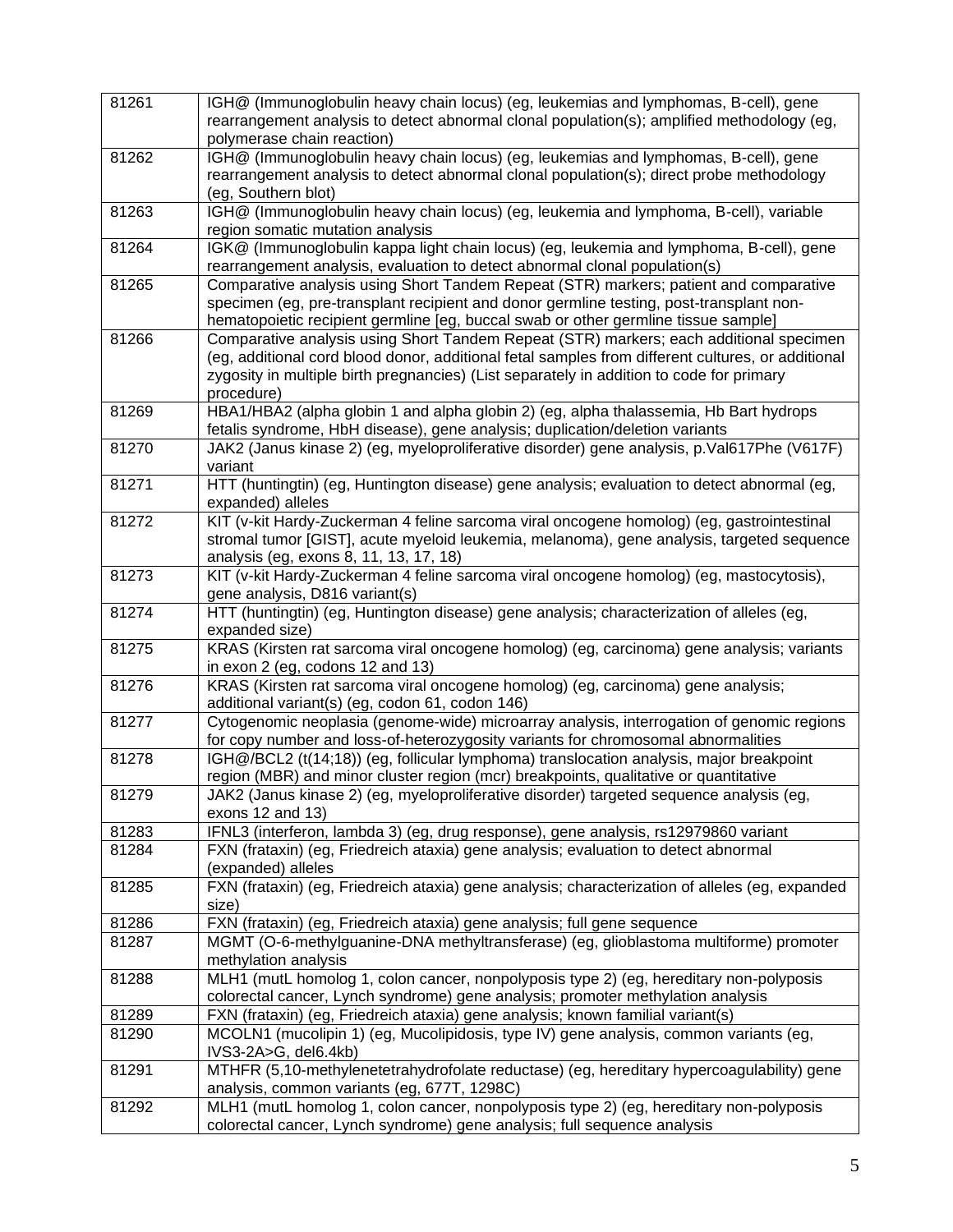| 81293 | MLH1 (mutL homolog 1, colon cancer, nonpolyposis type 2) (eg, hereditary non-polyposis                                                                                    |
|-------|---------------------------------------------------------------------------------------------------------------------------------------------------------------------------|
|       | colorectal cancer, Lynch syndrome) gene analysis; known familial variants                                                                                                 |
| 81294 | MLH1 (mutL homolog 1, colon cancer, nonpolyposis type 2) (eg, hereditary non-polyposis                                                                                    |
|       | colorectal cancer, Lynch syndrome) gene analysis; duplication/deletion variants                                                                                           |
| 81295 | MSH2 (mutS homolog 2, colon cancer, nonpolyposis type 1) (eg, hereditary non-polyposis                                                                                    |
|       | colorectal cancer, Lynch syndrome) gene analysis; full sequence analysis                                                                                                  |
| 81296 | MSH2 (mutS homolog 2, colon cancer, nonpolyposis type 1) (eg, hereditary non-polyposis                                                                                    |
|       | colorectal cancer, Lynch syndrome) gene analysis; known familial variants                                                                                                 |
| 81297 | MSH2 (mutS homolog 2, colon cancer, nonpolyposis type 1) (eg, hereditary non-polyposis<br>colorectal cancer, Lynch syndrome) gene analysis; duplication/deletion variants |
| 81298 | MSH6 (mutS homolog 6 [E. coli]) (eg, hereditary non-polyposis colorectal cancer, Lynch                                                                                    |
|       | syndrome) gene analysis; full sequence analysis                                                                                                                           |
| 81299 | MSH6 (mutS homolog 6 [E. coli]) (eg, hereditary non-polyposis colorectal cancer, Lynch                                                                                    |
|       | syndrome) gene analysis; known familial variants                                                                                                                          |
| 81300 | MSH6 (mutS homolog 6 [E. coli]) (eg, hereditary non-polyposis colorectal cancer, Lynch                                                                                    |
|       | syndrome) gene analysis; duplication/deletion variants                                                                                                                    |
| 81301 | Microsatellite instability analysis (eg, hereditary non-polyposis colorectal cancer, Lynch                                                                                |
|       | syndrome) of markers for mismatch repair deficiency (eg, BAT25, BAT26), includes                                                                                          |
|       | comparison of neoplastic and normal tissue, if performed                                                                                                                  |
| 81302 | MECP2 (methyl CpG binding protein 2) (eg, Rett syndrome) gene analysis; full sequence                                                                                     |
|       | analysis                                                                                                                                                                  |
| 81303 | MECP2 (methyl CpG binding protein 2) (eg, Rett syndrome) gene analysis; known familial                                                                                    |
|       | variant                                                                                                                                                                   |
| 81304 | MECP2 (methyl CpG binding protein 2) (eg, Rett syndrome) gene analysis;                                                                                                   |
|       | duplication/deletion variants                                                                                                                                             |
| 81305 | MYD88 (myeloid differentiation primary response 88) (eg, Waldenstrom's macroglobulinemia,                                                                                 |
|       | lymphoplasmacytic leukemia) gene analysis, p.Leu265Pro (L265P) variant                                                                                                    |
| 81306 | NUDT15 (nudix hydrolase 15) (eg, drug metabolism) gene analysis, common variant(s) (eg,                                                                                   |
|       | $*2, *3, *4, *5, *6)$                                                                                                                                                     |
| 81307 | PALB2 (partner and localizer of BRCA2) (eg, breast and pancreatic cancer) gene analysis;                                                                                  |
|       | full gene sequence                                                                                                                                                        |
| 81308 | PALB2 (partner and localizer of BRCA2) (eg, breast and pancreatic cancer) gene analysis;                                                                                  |
|       | known familial variant                                                                                                                                                    |
| 81309 | PIK3CA (phosphatidylinositol-4, 5-biphosphate 3-kinase, catalytic subunit alpha) (eg,                                                                                     |
|       | colorectal and breast cancer) gene analysis, targeted sequence analysis (eg, exons 7, 9, 20)                                                                              |
| 81310 | NPM1 (nucleophosmin) (eg, acute myeloid leukemia) gene analysis, exon 12 variants                                                                                         |
| 81311 | NRAS (neuroblastoma RAS viral [v-ras] oncogene homolog) (eg, colorectal carcinoma), gene                                                                                  |
|       | analysis, variants in exon 2 (eg, codons 12 and 13) and exon 3 (eg, codon 61)                                                                                             |
| 81312 | PABPN1 (poly[A] binding protein nuclear 1) (eg, oculopharyngeal muscular dystrophy) gene                                                                                  |
|       | analysis, evaluation to detect abnormal (eg, expanded) alleles                                                                                                            |
| 81313 | PCA3/KLK3 (prostate cancer antigen 3 [non-protein coding]/kallikrein-related peptidase 3                                                                                  |
|       | [prostate specific antigen]) ratio (eg, prostate cancer)                                                                                                                  |
| 81314 | PDGFRA (platelet-derived growth factor receptor, alpha polypeptide) (eg, gastrointestinal                                                                                 |
|       | stromal tumor [GIST]), gene analysis, targeted sequence analysis (eg, exons 12, 18)                                                                                       |
| 81315 | PML/RARalpha, (t(15;17)), (promyelocytic leukemia/retinoic acid receptor alpha) (eg,                                                                                      |
|       | promyelocytic leukemia) translocation analysis; common breakpoints (eg, intron 3 and intron                                                                               |
|       | 6), qualitative or quantitative                                                                                                                                           |
| 81316 | PML/RARalpha, (t(15;17)), (promyelocytic leukemia/retinoic acid receptor alpha) (eg,                                                                                      |
|       | promyelocytic leukemia) translocation analysis; single breakpoint (eg, intron 3, intron 6 or                                                                              |
|       | exon 6), qualitative or quantitative                                                                                                                                      |
| 81317 | PMS2 (postmeiotic segregation increased 2 [S. cerevisiae]) (eg, hereditary non-polyposis                                                                                  |
|       | colorectal cancer, Lynch syndrome) gene analysis; full sequence analysis                                                                                                  |
| 81318 | PMS2 (postmeiotic segregation increased 2 [S. cerevisiae]) (eg, hereditary non-polyposis                                                                                  |
|       | colorectal cancer, Lynch syndrome) gene analysis; known familial variants                                                                                                 |
| 81319 | PMS2 (postmeiotic segregation increased 2 [S. cerevisiae]) (eg, hereditary non-polyposis                                                                                  |
|       | colorectal cancer, Lynch syndrome) gene analysis; duplication/deletion variants                                                                                           |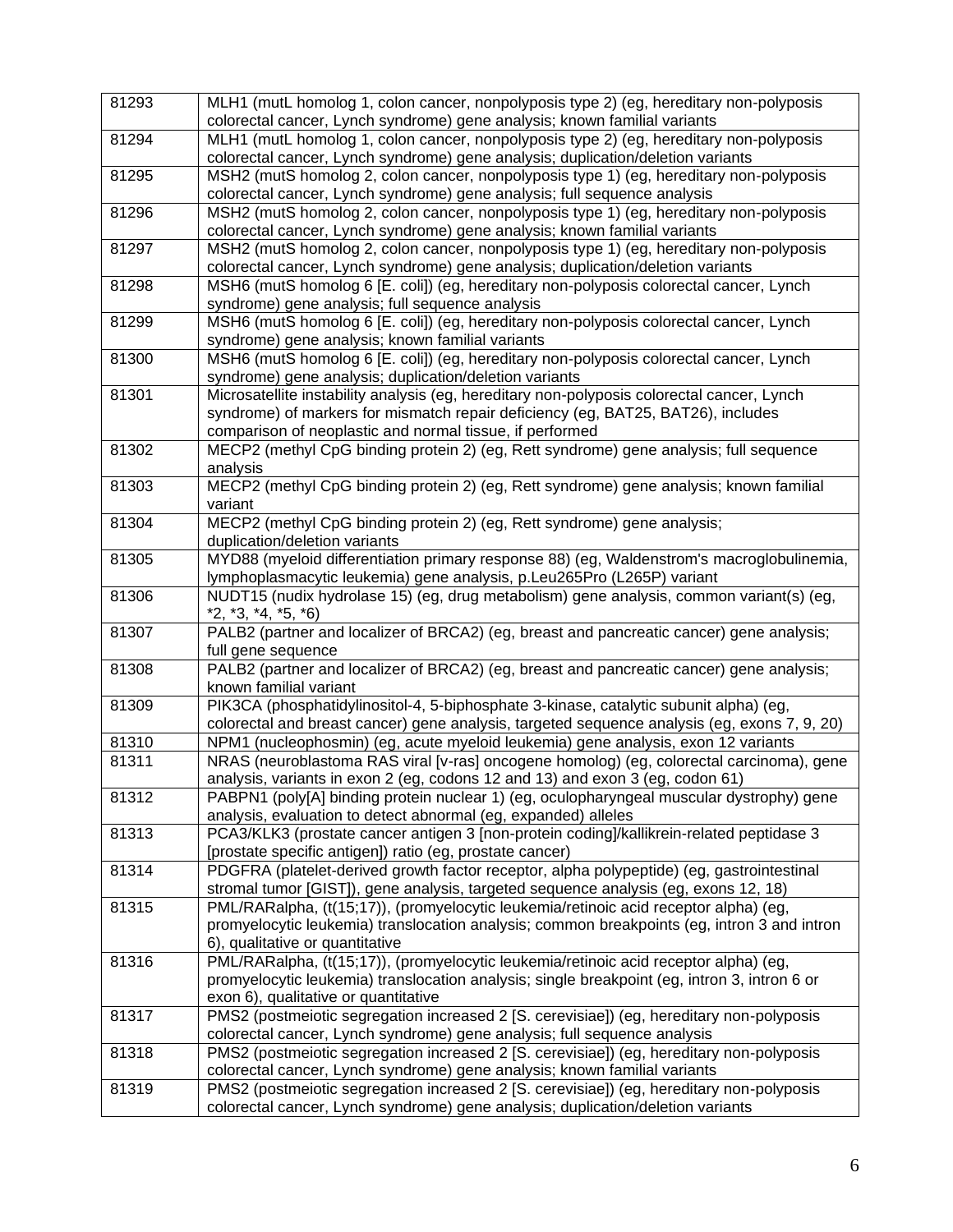| 81320 | PLCG2 (phospholipase C gamma 2) (eg, chronic lymphocytic leukemia) gene analysis,<br>common variants (eg, R665W, S707F, L845F                                            |
|-------|--------------------------------------------------------------------------------------------------------------------------------------------------------------------------|
| 81321 | PTEN (phosphatase and tensin homolog) (eg, Cowden syndrome, PTEN hamartoma tumor<br>syndrome) gene analysis; full sequence analysis                                      |
| 81322 | PTEN (phosphatase and tensin homolog) (eg, Cowden syndrome, PTEN hamartoma tumor<br>syndrome) gene analysis; known familial variant                                      |
| 81323 | PTEN (phosphatase and tensin homolog) (eg, Cowden syndrome, PTEN hamartoma tumor<br>syndrome) gene analysis; duplication/deletion variant                                |
| 81324 | PMP22 (peripheral myelin protein 22) (eg, Charcot-Marie-Tooth, hereditary neuropathy with<br>liability to pressure palsies) gene analysis; duplication/deletion analysis |
| 81325 | PMP22 (peripheral myelin protein 22) (eg, Charcot-Marie-Tooth, hereditary neuropathy with<br>liability to pressure palsies) gene analysis; full sequence analysis        |
| 81326 | PMP22 (peripheral myelin protein 22) (eg, Charcot-Marie-Tooth, hereditary neuropathy with<br>liability to pressure palsies) gene analysis; known familial variant        |
| 81327 | SEPT9 (Septin9) (eg, colorectal cancer) promoter methylation analysis                                                                                                    |
| 81328 | SLCO1B1 (solute carrier organic anion transporter family, member 1B1) (eg, adverse drug                                                                                  |
|       | reaction), gene analysis, common variant(s) (eg, *5)                                                                                                                     |
| 81329 | SMN1 (survival of motor neuron 1, telomeric) (eg, spinal muscular atrophy) gene analysis;                                                                                |
|       | dosage/deletion analysis (eg, carrier testing), includes SMN2 (survival of motor neuron 2,                                                                               |
|       | centromeric) analysis, if performed                                                                                                                                      |
| 81330 | SMPD1(sphingomyelin phosphodiesterase 1, acid lysosomal) (eg, Niemann-Pick disease,                                                                                      |
|       | Type A) gene analysis, common variants (eg, R496L, L302P, fsP330)                                                                                                        |
| 81331 | SNRPN/UBE3A (small nuclear ribonucleoprotein polypeptide N and ubiquitin protein ligase                                                                                  |
|       | E3A) (eg, Prader-Willi syndrome and/or Angelman syndrome), methylation analysis                                                                                          |
| 81332 | SERPINA1 (serpin peptidase inhibitor, clade A, alpha-1 antiproteinase, antitrypsin, member                                                                               |
|       | 1) (eg, alpha-1-antitrypsin deficiency), gene analysis, common variants (eg, *S and *Z)                                                                                  |
| 81333 | TGFBI (transforming growth factor beta-induced) (eg, corneal dystrophy) gene analysis,                                                                                   |
|       | common variants (eg, R124H, R124C, R124L, R555W, R555Q)                                                                                                                  |
| 81334 | RUNX1 (runt related transcription factor 1) (eg, acute myeloid leukemia, familial platelet                                                                               |
|       | disorder with associated myeloid malignancy), gene analysis, targeted sequence analysis<br>(eg, exons 3-8)                                                               |
| 81335 | TPMT (thiopurine S-methyltransferase) (eg, drug metabolism), gene analysis, common                                                                                       |
|       | variants (eg, *2, *3)                                                                                                                                                    |
| 81336 | SMN1 (survival of motor neuron 1, telomeric) (eg, spinal muscular atrophy) gene analysis; full<br>gene sequence                                                          |
| 81337 | SMN1 (survival of motor neuron 1, telomeric) (eg, spinal muscular atrophy) gene analysis;<br>known familial sequence variant(s)                                          |
| 81338 | MPL (MPL proto-oncogene, thrombopoietin receptor) (eg, myeloproliferative disorder) gene                                                                                 |
|       | analysis; common variants (eg, W515A, W515K, W515L, W515R)                                                                                                               |
| 81339 | MPL (MPL proto-oncogene, thrombopoietin receptor) (eq, myeloproliferative disorder) gene<br>analysis; sequence analysis, exon 10                                         |
| 81340 | TRB@ (T cell antigen receptor, beta) (eg, leukemia and lymphoma), gene rearrangement                                                                                     |
|       | analysis to detect abnormal clonal population(s); using amplification methodology (eg,                                                                                   |
|       | polymerase chain reaction)                                                                                                                                               |
| 81341 | TRB@ (T cell antigen receptor, beta) (eg, leukemia and lymphoma), gene rearrangement                                                                                     |
|       | analysis to detect abnormal clonal population(s); using direct probe methodology (eg,                                                                                    |
|       | Southern blot)                                                                                                                                                           |
| 81342 | TRG@ (T cell antigen receptor, gamma) (eg, leukemia and lymphoma), gene rearrangement                                                                                    |
|       | analysis, evaluation to detect abnormal clonal population(s)                                                                                                             |
| 81343 | PPP2R2B (protein phosphatase 2 regulatory subunit Bbeta) (eg, spinocerebellar ataxia) gene<br>analysis, evaluation to detect abnormal (eg, expanded) alleles             |
| 81344 | TBP (TATA box binding protein) (eg, spinocerebellar ataxia) gene analysis, evaluation to                                                                                 |
|       | detect abnormal (eg, expanded) alleles                                                                                                                                   |
| 81345 | TERT (telomerase reverse transcriptase) (eg, thyroid carcinoma, glioblastoma multiforme)                                                                                 |
|       | gene analysis, targeted sequence analysis (eg, promoter region)                                                                                                          |
| 81346 | TYMS (thymidylate synthetase) (eg, 5-fluorouracil/5-FU drug metabolism), gene analysis,                                                                                  |
|       | common variant(s) (eg, tandem repeat variant)                                                                                                                            |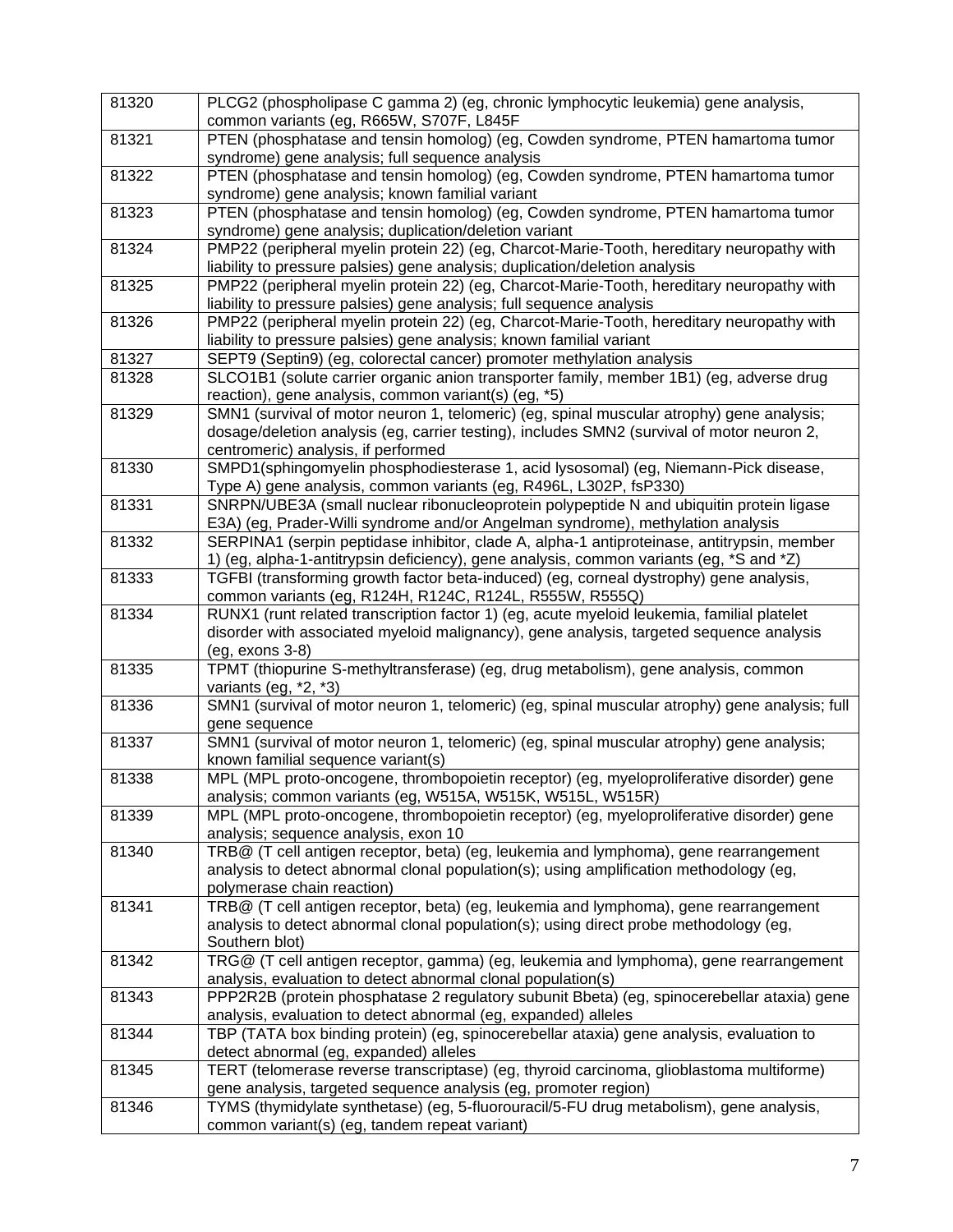| 81347 | SF3B1 (splicing factor [3b] subunit B1) (eg, myelodysplastic syndrome/acute myeloid                                                                                          |
|-------|------------------------------------------------------------------------------------------------------------------------------------------------------------------------------|
|       | leukemia) gene analysis, common variants (eg, A672T, E622D, L833F, R625C, R625L)                                                                                             |
| 81348 | SRSF2 (serine and arginine-rich splicing factor 2) (eg, myelodysplastic syndrome, acute                                                                                      |
|       | myeloid leukemia) gene analysis, common variants (eg, P95H, P95L)                                                                                                            |
| 81349 | Cytogenomic (genome-wide) analysis for constitutional chromosomal abnormalities;                                                                                             |
|       | interrogation of genomic regions for copy number and loss-of-heterozygosity variants, low-                                                                                   |
|       | pass sequencing analysis - Cytogenomic Constitutional Analysis Low Pass Sequencing                                                                                           |
| 81350 | UGT1A1 (UDP glucuronosyltransferase 1 family, polypeptide A1) (eg, irinotecan metabolism),                                                                                   |
|       | gene analysis, common variants (eg, *28, *36, *37)                                                                                                                           |
| 81351 | TP53 (tumor protein 53) (eg, Li-Fraumeni syndrome) gene analysis; full gene sequence                                                                                         |
| 81352 | TP53 (tumor protein 53) (eg, Li-Fraumeni syndrome) gene analysis; targeted sequence                                                                                          |
|       | analysis (eg, 4 oncology)                                                                                                                                                    |
| 81353 | TP53 (tumor protein 53) (eg, Li-Fraumeni syndrome) gene analysis; known familial variant                                                                                     |
| 81355 | VKORC1 (vitamin K epoxide reductase complex, subunit 1) (eg, warfarin metabolism), gene                                                                                      |
|       | analysis, common variant(s) (eg, -1639G>A, c.173+1000C>T)                                                                                                                    |
| 81357 | U2AF1 (U2 small nuclear RNA auxiliary factor 1) (eg, myelodysplastic syndrome, acute<br>myeloid leukemia) gene analysis, common variants (eg, S34F, S34Y, Q157R, Q157P)      |
| 81360 | ZRSR2 (zinc finger CCCH-type, RNA binding motif and serine/arginine-rich 2) (eg,                                                                                             |
|       | myelodysplastic syndrome, acute myeloid leukemia) gene analysis, common variant(s) (eg,                                                                                      |
|       | E65fs, E122fs, R448fs)                                                                                                                                                       |
| 81361 | HBB (hemoglobin, subunit beta) (eg, sickle cell anemia, beta thalassemia,                                                                                                    |
|       |                                                                                                                                                                              |
|       | hemoglobinopathy); common variant(s) (eg, HbS, HbC, HbE)                                                                                                                     |
| 81362 | HBB (hemoglobin, subunit beta) (eg, sickle cell anemia, beta thalassemia,                                                                                                    |
|       | hemoglobinopathy); known familial variant(s)                                                                                                                                 |
| 81363 | HBB (hemoglobin, subunit beta) (eg, sickle cell anemia, beta thalassemia,                                                                                                    |
|       | hemoglobinopathy); duplication/deletion variant(s)                                                                                                                           |
| 81364 | HBB (hemoglobin, subunit beta) (eg, sickle cell anemia, beta thalassemia,<br>hemoglobinopathy); full gene sequence                                                           |
|       |                                                                                                                                                                              |
| 81400 | Molecular pathology procedure, Level 1(eg, identification of single germline variant [eg, SNP]<br>by techniques such as restriction enzyme digestion or melt curve analysis) |
| 81401 | Molecular pathology procedure, Level 2 (eg, 2-10 SNPs, 1 methylated variant, or 1 somatic                                                                                    |
|       | variant [typically using nonsequencing target variant analysis], or detection of a dynamic                                                                                   |
|       | mutation disorder/triplet repeat)                                                                                                                                            |
| 81402 | Molecular pathology procedure, Level 3 (eg, >10 SNPs, 2-10 methylated variants, or 2-10                                                                                      |
|       | somatic variants [typically using non-sequencing target variant analysis], immunoglobulin and                                                                                |
|       | T-cell receptor gene rearrangements, duplication/deletion variants of 1 exon, loss of                                                                                        |
|       | heterozygosity [LOH], uniparental disomy [UPD])                                                                                                                              |
| 81403 | Molecular pathology procedure, Level 4 (eg, analysis of single exon by DNA sequence                                                                                          |
|       | analysis, analysis of >10 amplicons using multiplex PCR in 2 or more independent reactions,                                                                                  |
|       |                                                                                                                                                                              |
| 81404 | mutation scanning or duplication/deletion variants of 2-5 exons)<br>Molecular pathology procedure, Level 5 (eg, analysis of 2-5 exons by DNA sequence                        |
|       |                                                                                                                                                                              |
|       | analysis, mutation scanning or duplication/deletion variants of 6-10 exons, or characterization                                                                              |
|       | of a dynamic mutation disorder/triplet repeat by Southern blot analysis)                                                                                                     |
| 81405 | Molecular pathology procedure, Level 6 (eg, analysis of 6-10 exons by DNA sequence                                                                                           |
|       | analysis, mutation scanning or duplication/deletion variants of 11-25 exons, regionally                                                                                      |
|       | targeted cytogenomic array analysis)                                                                                                                                         |
| 81406 | Molecular pathology procedure, Level 7 (eg, analysis of 11-25 exons by DNA sequence                                                                                          |
|       | analysis, mutation scanning or duplication/deletion variants of 26-50 exons, cytogenomic                                                                                     |
|       | array analysis for neoplasia)                                                                                                                                                |
| 81407 | Molecular pathology procedure, Level 8 (eg, analysis of 26-50 exons by DNA sequence                                                                                          |
|       | analysis, mutation scanning or duplication/deletion variants of >50 exons, sequence analysis                                                                                 |
|       | of multiple genes on one platform)                                                                                                                                           |
| 81408 | Molecular pathology procedure, Level 9 (eg, analysis of >50 exons in a single gene by DNA                                                                                    |
|       | sequence analysis)                                                                                                                                                           |
| 81410 | Aortic dysfunction or dilation (eg, Marfan syndrome, Loeys Dietz syndrome, Ehler Danlos                                                                                      |
|       | syndrome type IV, arterial tortuosity syndrome); genomic sequence analysis panel, must                                                                                       |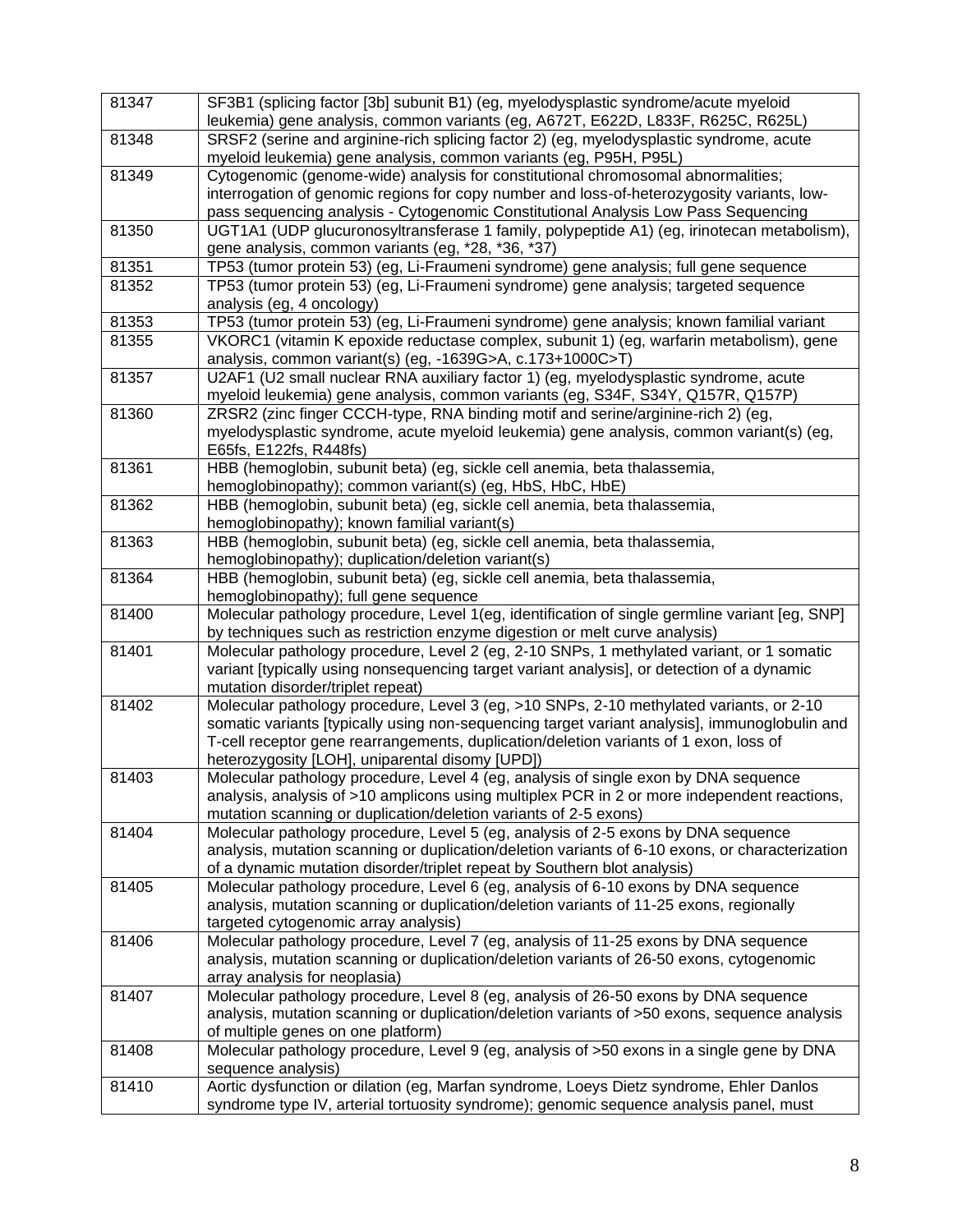|       | include sequencing of at least 9 genes, including FBN1, TGFBR1, TGFBR2, COL3A1,<br>MYH11, ACTA2, SLC2A10, SMAD3, and MYLK                                                                                                                                                                                                                      |
|-------|------------------------------------------------------------------------------------------------------------------------------------------------------------------------------------------------------------------------------------------------------------------------------------------------------------------------------------------------|
| 81411 | Aortic dysfunction or dilation (eg, Marfan syndrome, Loeys Dietz syndrome, Ehler Danlos<br>syndrome type IV, arterial tortuosity syndrome); duplication/deletion analysis panel, must<br>include analyses for TGFBR1, TGFBR2, MYH11, and COL3A1                                                                                                |
| 81412 | Ashkenazi Jewish associated disorders (eg, Bloom syndrome, Canavan disease, cystic<br>fibrosis, familial dysautonomia, Fanconi anemia group C, Gaucher disease, Tay-Sachs<br>disease), genomic sequence analysis panel, must include sequencing of at least 9 genes,<br>including ASPA, BLM, CFTR, FANCC, GBA, HEXA, IKBKAP, MCOLN1, and SMPD1 |
| 81413 | Cardiac ion channelopathies (eg, Brugada syndrome, long QT syndrome, catecholaminergic<br>polymorphic ventricular tachycardia); genomic sequence analysis panel, must include<br>sequencing of at least 10 genes, including ANK2, CASQ2, CAV3, KCNE1, KCNE2, KCNH2,<br>KCNJ2, KCNQ1, RYR2, and SCN5A                                           |
| 81414 | Cardiac ion channelopathies (eg, Brugada syndrome, long QT syndrome, catecholaminergic<br>polymorphic ventricular tachycardia); duplication/deletion gene analysis panel, must include<br>analysis of at least 2 genes, including KCNH2 and KCNQ1                                                                                              |
| 81415 | Exome (eg, unexplained constitutional or heritable disorder or syndrome); sequence analysis                                                                                                                                                                                                                                                    |
| 81416 | Exome (eg, unexplained constitutional or heritable disorder or syndrome); sequence analysis,<br>each comparator exome (eg, parents, siblings) (List separately in addition to code for primary<br>procedure)                                                                                                                                   |
| 81417 | Exome (eg, unexplained constitutional or heritable disorder or syndrome); re-evaluation of<br>previously obtained exome sequence (eg, updated knowledge or unrelated<br>condition/syndrome)                                                                                                                                                    |
| 81419 | Epilepsy genomic sequence analysis panel, must include analyses for ALDH7A1, CACNA1A,<br>CDKL5, CHD2, GABRG2, GRIN2A, KCNQ2, MECP2, PCDH19, POLG, PRRT2, SCN1A,<br>SCN1B, SCN2A, SCN8A, SLC2A1, SLC9A6, STXBP1, SYNGAP1, TCF4, TPP1, TSC1,<br>TSC2, and ZEB2                                                                                   |
| 81420 | Fetal chromosomal aneuploidy (eg, trisomy 21, monosomy X) genomic sequence analysis<br>panel, circulating cell-free fetal DNA in maternal blood, must include analysis of<br>chromosomes 13, 18, and 21                                                                                                                                        |
| 81422 | Fetal chromosomal microdeletion(s) genomic sequence analysis (eg, DiGeorge syndrome,<br>Cri-du-chat syndrome), circulating cell-free fetal DNA in maternal blood                                                                                                                                                                               |
| 81425 | Genome (eg, unexplained constitutional or heritable disorder or syndrome); sequence<br>analysis                                                                                                                                                                                                                                                |
| 81426 | Genome (eg, unexplained constitutional or heritable disorder or syndrome); sequence<br>analysis, each comparator genome (eg, parents, siblings) (List separately in addition to code<br>for primary procedure)                                                                                                                                 |
| 81427 | Genome (eg, unexplained constitutional or heritable disorder or syndrome); re-evaluation of<br>previously obtained genome sequence (eg, updated knowledge or unrelated<br>condition/syndrome)                                                                                                                                                  |
| 81430 | Hearing loss (eg, nonsyndromic hearing loss, Usher syndrome, Pendred syndrome); genomic<br>sequence analysis panel, must include sequencing of at least 60 genes, including CDH23,<br>CLRN1, GJB2, GPR98, MTRNR1, MYO7A, MYO15A, PCDH15, OTOF, SLC26A4, TMC1,<br>TMPRSS3, USH1C, USH1G, USH2A, and WFS1                                        |
| 81431 | Hearing loss (eg, nonsyndromic hearing loss, Usher syndrome, Pendred syndrome);<br>duplication/deletion analysis panel, must include copy number analyses for STRC and<br>DFNB1 deletions in GJB2 and GJB6 genes                                                                                                                               |
| 81432 | Hereditary breast cancer-related disorders (eg, hereditary breast cancer, hereditary ovarian<br>cancer, hereditary endometrial cancer); genomic sequence analysis panel, must include<br>sequencing of at least 10 genes, always including BRCA1, BRCA2, CDH1, MLH1, MSH2,<br>MSH6, PALB2, PTEN, STK11, and TP53                               |
| 81433 | Hereditary breast cancer-related disorders (eg, hereditary breast cancer, hereditary ovarian<br>cancer, hereditary endometrial cancer); duplication/deletion analysis panel, must include<br>analyses for BRCA1, BRCA2, MLH1, MSH2, and STK11                                                                                                  |
| 81434 | Hereditary retinal disorders (eg, retinitis pigmentosa, Leber congenital amaurosis, cone-rod<br>dystrophy), genomic sequence analysis panel, must include sequencing of at least 15 genes,                                                                                                                                                     |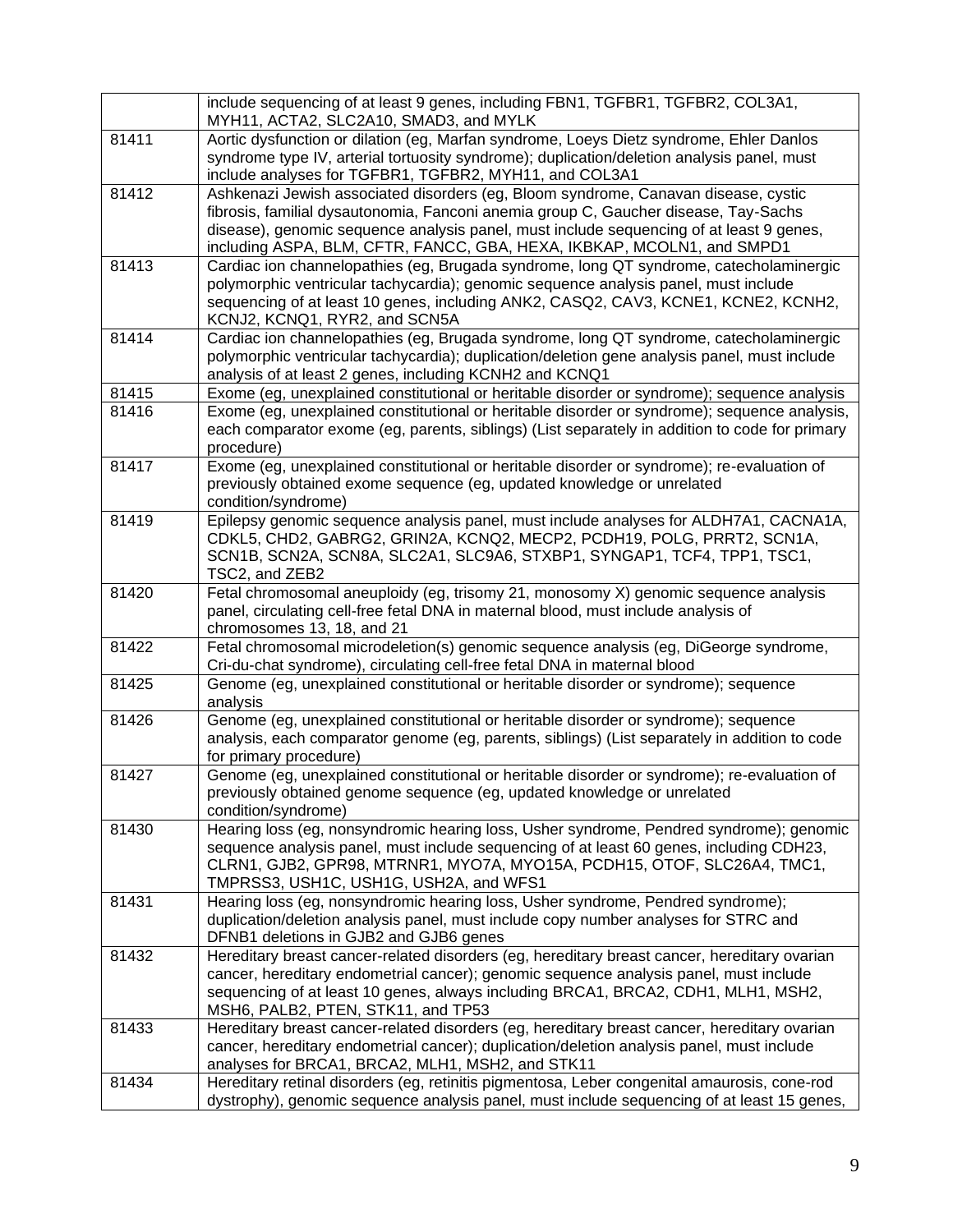|       | including ABCA4, CNGA1, CRB1, EYS, PDE6A, PDE6B, PRPF31, PRPH2, RDH12, RHO,<br>RP1, RP2, RPE65, RPGR, and USH2A                                                                                                                                                                                                                                                                                                                                                                                                                 |
|-------|---------------------------------------------------------------------------------------------------------------------------------------------------------------------------------------------------------------------------------------------------------------------------------------------------------------------------------------------------------------------------------------------------------------------------------------------------------------------------------------------------------------------------------|
| 81435 | Hereditary colon cancer disorders (eg, Lynch syndrome, PTEN hamartoma syndrome,<br>Cowden syndrome, familial adenomatosis polyposis); genomic sequence analysis panel,<br>must include sequencing of at least 10 genes, including APC, BMPR1A, CDH1, MLH1,<br>MSH2, MSH6, MUTYH, PTEN, SMAD4, and STK11                                                                                                                                                                                                                         |
| 81436 | Hereditary colon cancer disorders (eg, Lynch syndrome, PTEN hamartoma syndrome,<br>Cowden syndrome, familial adenomatosis polyposis); duplication/deletion analysis panel,<br>must include analysis of at least 5 genes, including MLH1, MSH2, EPCAM, SMAD4, and<br>STK11                                                                                                                                                                                                                                                       |
| 81437 | Hereditary neuroendocrine tumor disorders (eg, medullary thyroid carcinoma, parathyroid<br>carcinoma, malignant pheochromocytoma or paraganglioma); genomic sequence analysis<br>panel, must include sequencing of at least 6 genes, including MAX, SDHB, SDHC, SDHD,<br>TMEM127, and VHL                                                                                                                                                                                                                                       |
| 81438 | Hereditary neuroendocrine tumor disorders (eg, medullary thyroid carcinoma, parathyroid<br>carcinoma, malignant pheochromocytoma or paraganglioma); duplication/deletion analysis<br>panel, must include analyses for SDHB, SDHC, SDHD, and VHL                                                                                                                                                                                                                                                                                 |
| 81439 | Hereditary cardiomyopathy (eg, hypertrophic cardiomyopathy, dilated cardiomyopathy,<br>arrhythmogenic right ventricular cardiomyopathy), genomic sequence analysis panel, must<br>include sequencing of at least 5 cardiomyopathy-related genes (eg, DSG2, MYBPC3, MYH7,<br>PKP2, TTN)                                                                                                                                                                                                                                          |
| 81440 | Nuclear encoded mitochondrial genes (eg, neurologic or myopathic phenotypes), genomic<br>sequence panel, must include analysis of at least 100 genes, including BCS1L, C10orf2,<br>COQ2, COX10, DGUOK, MPV17, OPA1, PDSS2, POLG, POLG2, RRM2B, SCO1, SCO2,<br>SLC25A4, SUCLA2, SUCLG1, TAZ, TK2, and TYMP                                                                                                                                                                                                                       |
| 81442 | Noonan spectrum disorders (eg, Noonan syndrome, cardio-facio-cutaneous syndrome,<br>Costello syndrome, LEOPARD syndrome, Noonan-like syndrome), genomic sequence<br>analysis panel, must include sequencing of at least 12 genes, including BRAF, CBL, HRAS,<br>KRAS, MAP2K1, MAP2K2, NRAS, PTPN11, RAF1, RIT1, SHOC2, and SOS1                                                                                                                                                                                                 |
| 81443 | Genetic testing for severe inherited conditions (eg, cystic fibrosis, Ashkenazi Jewish-<br>associated disorders [eg, Bloom syndrome, Canavan disease, Fanconi anemia type C,<br>mucolipidosis type VI, Gaucher disease, Tay-Sachs disease], beta hemoglobinopathies,<br>phenylketonuria, galactosemia), genomic sequence analysis panel, must include sequencing<br>of at least 15 genes (eg, ACADM, ARSA, ASPA, ATP7B, BCKDHA, BCKDHB, BLM, CFTR,<br>DHCR7, FANCC, G6PC, GAA, GALT, GBA, GBE1, HBB, HEXA, IKBKAP, MCOLN1, PAH) |
| 81445 | Targeted genomic sequence analysis panel, solid organ neoplasm, DNA analysis, and RNA<br>analysis when performed, 5-50 genes (eg, ALK, BRAF, CDKN2A, EGFR, ERBB2, KIT,<br>KRAS, NRAS, MET, PDGFRA, PDGFRB, PGR, PIK3CA, PTEN, RET), interrogation for<br>sequence variants and copy number variants or rearrangements, if performed                                                                                                                                                                                             |
| 81448 | Hereditary peripheral neuropathies (eg, Charcot-Marie-Tooth, spastic paraplegia), genomic<br>sequence analysis panel, must include sequencing of at least 5 peripheral neuropathy-<br>related genes (eg, BSCL2, GJB1, MFN2, MPZ, REEP1, SPAST, SPG11, SPTLC1)                                                                                                                                                                                                                                                                   |
| 81450 | Targeted genomic sequence analysis panel, hematolymphoid neoplasm or disorder, DNA<br>analysis, and RNA analysis when performed, 5-50 genes (eg, BRAF, CEBPA, DNMT3A,<br>EZH2, FLT3, IDH1, IDH2, JAK2, KRAS, KIT, MLL, NRAS, NPM1, NOTCH1), interrogation for<br>sequence variants, and copy number variants or rearrangements, or isoform expression or<br>mRNA expression levels, if performed                                                                                                                                |
| 81455 | Targeted genomic sequence analysis panel, solid organ or hematolymphoid neoplasm, DNA<br>analysis, and RNA analysis when performed, 51 or greater genes (eg, ALK, BRAF, CDKN2A,<br>CEBPA, DNMT3A, EGFR, ERBB2, EZH2, FLT3, IDH1, IDH2, JAK2, KIT, KRAS, MLL, NPM1,<br>NRAS, MET, NOTCH1, PDGFRA, PDGFRB, PGR, PIK3CA, PTEN, RET), interrogation for<br>sequence variants and copy number variants or rearrangements, if performed                                                                                               |
| 81460 | Whole mitochondrial genome (eg, Leigh syndrome, mitochondrial encephalomyopathy, lactic<br>acidosis, and stroke-like episodes [MELAS], myoclonic epilepsy with ragged-red fibers<br>[MERFF], neuropathy, ataxia, and retinitis pigmentosa [NARP], Leber hereditary optic<br>neuropathy [LHON]), genomic sequence, must include sequence analysis of entire<br>mitochondrial genome with heteroplasmy detection                                                                                                                  |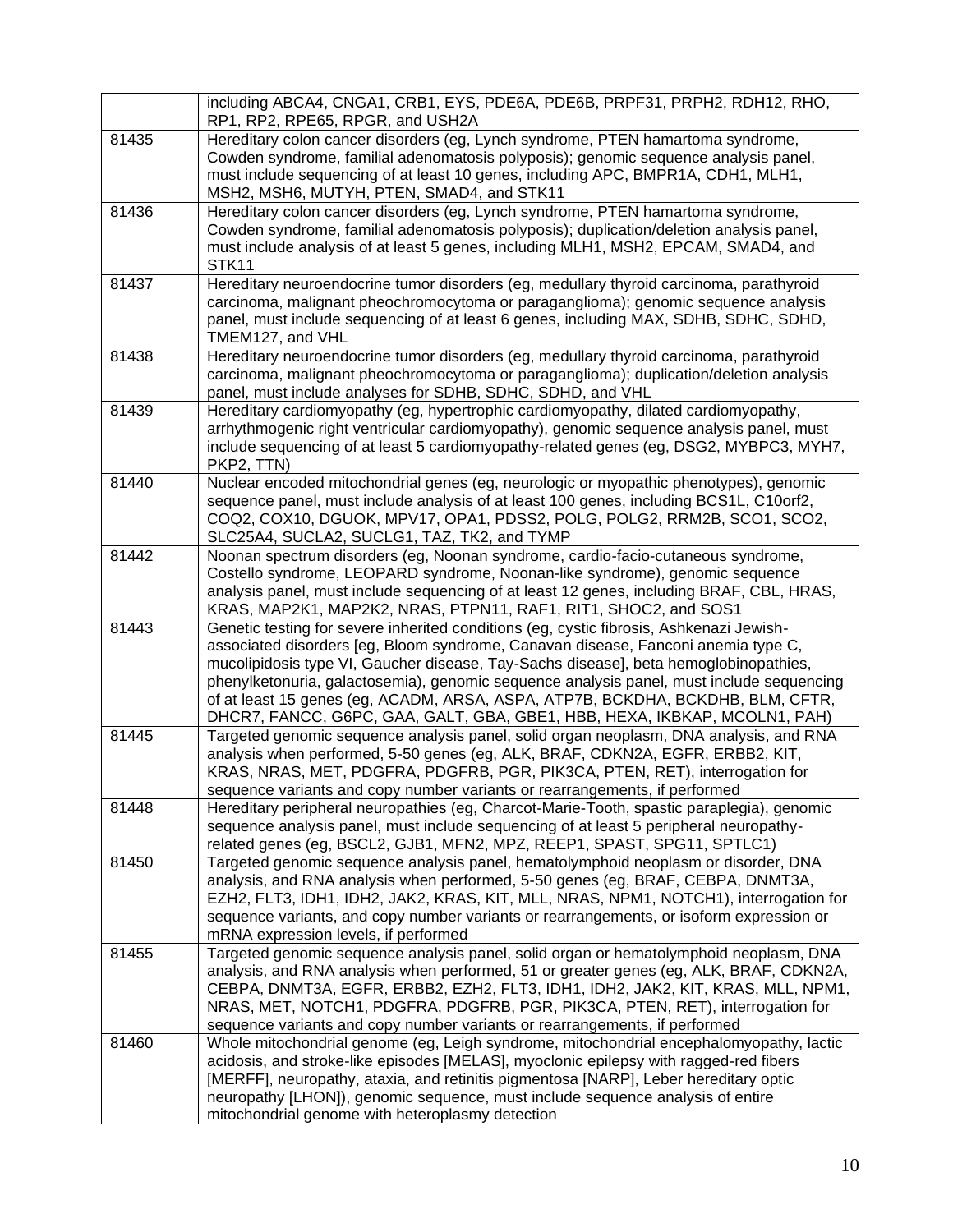| 81465 | Whole mitochondrial genome large deletion analysis panel (eg, Kearns-Sayre syndrome,<br>chronic progressive external ophthalmoplegia), including heteroplasmy detection, if<br>performed                                                                                                                  |
|-------|-----------------------------------------------------------------------------------------------------------------------------------------------------------------------------------------------------------------------------------------------------------------------------------------------------------|
| 81470 | X-linked intellectual disability (XLID) (eg, syndromic and non-syndromic XLID); genomic<br>sequence analysis panel, must include sequencing of at least 60 genes, including ARX,<br>ATRX, CDKL5, FGD1, FMR1, HUWE1, IL1RAPL, KDM5C, L1CAM, MECP2, MED12, MID1,<br>OCRL, RPS6KA3, and SLC16A2              |
| 81471 | X-linked intellectual disability (XLID) (eg, syndromic and non-syndromic XLID);<br>duplication/deletion gene analysis, must include analysis of at least 60 genes, including ARX,<br>ATRX, CDKL5, FGD1, FMR1, HUWE1, IL1RAPL, KDM5C, L1CAM, MECP2, MED12, MID1,<br>OCRL, RPS6KA3, and SLC16A2             |
| 81479 | Unlisted molecular pathology procedure                                                                                                                                                                                                                                                                    |
| 81493 | Coronary artery disease, mRNA, gene expression profiling by real-time RT-PCR of 23 genes,<br>utilizing whole peripheral blood, algorithm reported as a risk score                                                                                                                                         |
| 81504 | Oncology (tissue of origin), microarray gene expression profiling of > 2000 genes, utilizing<br>formalin-fixed paraffin-embedded tissue, algorithm reported as tissue similarity scores                                                                                                                   |
| 81507 | Fetal aneuploidy (trisomy 21, 18, and 13) DNA sequence analysis of selected regions using<br>maternal plasma, algorithm reported as a risk score for each trisomy                                                                                                                                         |
| 81518 | Oncology (breast), mRNA, gene expression profiling by real-time RT-PCR of 11 genes (7<br>content and 4 housekeeping), utilizing formalin-fixed paraffin-embedded tissue, algorithms<br>reported as percentage risk for metastatic recurrence and likelihood of benefit from extended<br>endocrine therapy |
| 81519 | Oncology (breast), mRNA, gene expression profiling by real-time RT-PCR of 21 genes,<br>utilizing formalin-fixed paraffin embedded tissue, algorithm reported as recurrence score                                                                                                                          |
| 81520 | Oncology (breast), mRNA gene expression profiling by hybrid capture of 58 genes (50<br>content and 8 housekeeping), utilizing formalin-fixed paraffin-embedded tissue, algorithm<br>reported as a recurrence risk score                                                                                   |
| 81521 | Oncology (breast), mRNA, microarray gene expression profiling of 70 content genes and 465<br>housekeeping genes, utilizing fresh frozen or formalin-fixed paraffin-embedded tissue,<br>algorithm reported as index related to risk of distant metastasis                                                  |
| 81522 | Oncology (breast), mRNA, gene expression profiling by RT-PCR of 12 genes (8 content and<br>4 housekeeping), utilizing formalin-fixed paraffin-embedded tissue, algorithm reported as<br>recurrence risk score (Endopredict)                                                                               |
| 81523 | Oncology (breast), mRNA, next-generation sequencing gene expression profiling of 70<br>content genes and 31 housekeeping genes, utilizing formalin-fixed paraffin-embedded tissue,<br>algorithm reported as index related to risk to distant metastasis - MAAA Breast Cancer<br>Metastasis RNA Sequencing |
| 81525 | Oncology (colon), mRNA, gene expression profiling by real-time RT-PCR of 12 genes (7<br>content and 5 housekeeping), utilizing formalin-fixed paraffin-embedded tissue, algorithm<br>reported as a recurrence score                                                                                       |
| 81529 | Oncology (cutaneous melanoma), mRNA, gene expression profiling by real-time RT-PCR of<br>31 genes (28 content and 3 housekeeping), utilizing formalin-fixed paraffin-embedded tissue,<br>algorithm reported as recurrence risk, including likelihood of sentinel lymph node metastasis                    |
| 81540 | Oncology (tumor of unknown origin), mRNA, gene expression profiling by real-time RT-PCR<br>of 92 genes (87 content and 5 housekeeping) to classify tumor into main cancer type and<br>subtype, utilizing formalin-fixed paraffin-embedded tissue, algorithm reported                                      |
| 81541 | Oncology (prostate), mRNA gene expression profiling by real-time RT-PCR of 46 genes (31<br>content and 15 housekeeping), utilizing formalin-fixed paraffin-embedded tissue, algorithm<br>reported as a disease-specific mortality risk score                                                              |
| 81542 | Oncology (prostate), mRNA, microarray gene expression profiling of 22 content genes,<br>utilizing formalin-fixed paraffin-embedded tissue, algorithm reported as metastasis risk score<br>(Decipher)                                                                                                      |
| 81546 | Oncology (thyroid), mRNA, gene expression analysis of 10,196 genes, utilizing fine needle<br>aspirate, algorithm reported as a categorical result (eg, benign or suspicious)                                                                                                                              |
| 81551 | Oncology (prostate), promoter methylation profiling by real-time PCR of 3 genes (GSTP1,<br>APC, RASSF1), utilizing formalin-fixed paraffin-embedded tissue, algorithm reported as a<br>likelihood of prostate cancer detection on repeat biopsy                                                           |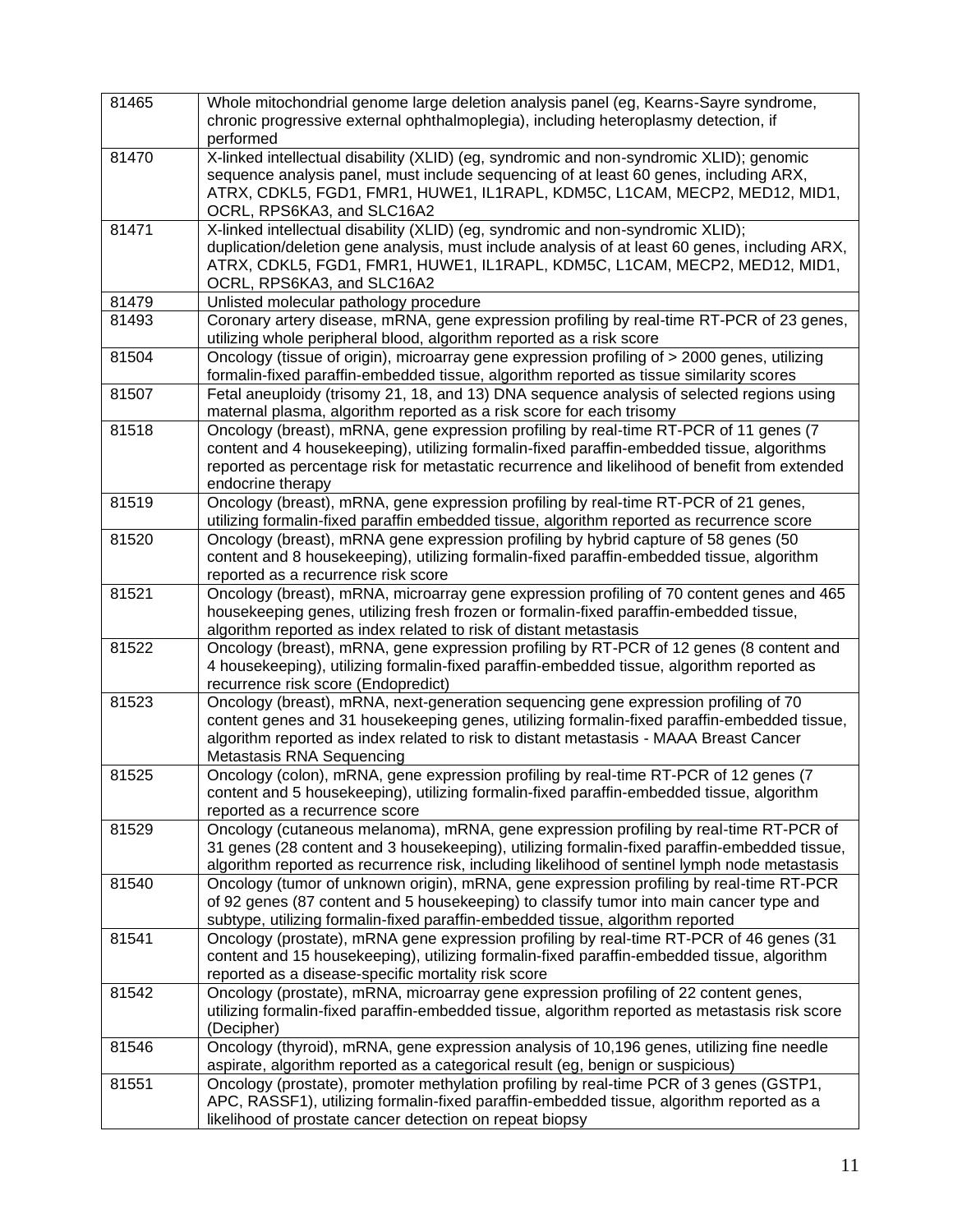| 81552 | Oncology (uveal melanoma), mRNA, gene expression profiling by real-time RT-PCR of 15<br>genes (12 content and 3 housekeeping), utilizing fine needle aspirate or formalin-fixed<br>paraffin-embedded tissue, algorithm reported as risk of metastasis                                    |
|-------|------------------------------------------------------------------------------------------------------------------------------------------------------------------------------------------------------------------------------------------------------------------------------------------|
| 81554 | Pulmonary disease (idiopathic pulmonary fibrosis [IPF]), mRNA, gene expression analysis of<br>190 genes, utilizing transbronchial biopsies, diagnostic algorithm reported as categorical<br>result (eg, positive or negative for high probability of usual interstitial pneumonia [UIP]) |
| 81595 | Cardiology (heart transplant), mRNA, gene expression profiling by real-time quantitative PCR<br>of 20 genes (11 content and 9 housekeeping), utilizing subfraction of peripheral blood,<br>algorithm reported as a rejection risk score                                                  |
| 0001U | Red blood cell antigen typing, DNA, human erythrocyte antigen gene analysis of 35 antigens<br>from 11 blood groups, utilizing whole blood, common RBC alleles reported                                                                                                                   |
| 0004M | Scoliosis, DNA analysis of 53 single nucleotide polymorphisms (SNPs), using saliva,<br>prognostic algorithm reported as a risk score                                                                                                                                                     |
| 0005U | Oncology (prostate) gene expression profile by real-time RT-PCR of 3 genes (ERG, PCA3,<br>and SPDEF), urine, algorithm reported as risk score                                                                                                                                            |
| 0006M | Oncology (hepatic), mRNA expression levels of 161 genes, utilizing fresh hepatocellular<br>carcinoma tumor tissue, with alpha-fetoprotein level, algorithm reported as a risk classifier                                                                                                 |
| 0007M | Oncology (gastrointestinal neuroendocrine tumors), real-time PCR expression analysis of 51<br>genes, utilizing whole peripheral blood, algorithm reported as a nomogram of tumor disease<br>index                                                                                        |
| 0011M | Oncology, prostate cancer, mRNA expression assay of 12 genes (10 content and 2<br>housekeeping), RT-PCR test utilizing blood plasma and/or urine, algorithms to predict high-<br>grade prostate cancer risk                                                                              |
| 0012M | Oncology (urothelial), mRNA, gene expression profiling by real-time quantitative PCR of five<br>genes (MDK, HOXA13, CDC2 [CDK1], IGFBP5, and XCR2), utilizing urine, algorithm<br>reported as a risk score for having urothelial carcinoma                                               |
| 0012U | Germline disorders, gene rearrangement detection by whole genome next-generation<br>sequencing, DNA, whole blood, report of specific gene rearrangement(s)                                                                                                                               |
| 0013M | Oncology (urothelial), mRNA, gene expression profiling by real-time quantitative PCR of five<br>genes (MDK, HOXA13, CDC2 [CDK1], IGFBP5, and CXCR2), utilizing urine, algorithm<br>reported as a risk score for having recurrent urothelial carcinoma                                    |
| 0016M | Oncology (bladder), mRNA, microarray gene expression profiling of 209 genes, utilizing<br>formalinfixed paraffin-embedded tissue, algorithm reported as molecular subtype (luminal,<br>luminal infiltrated, basal, basal claudin-low, neuroendocrine-like)                               |
| 0017M | Oncology (diffuse large B-cell lymphoma [DLBCL]), mRNA, gene expression profiling by<br>fluorescent probe hybridization of 20 genes, formalin-fixed paraffin-embedded tissue,<br>algorithm reported as cell of origin                                                                    |
| 0013U | Oncology (solid organ neoplasia), gene rearrangement detection by whole genome next-<br>generation sequencing, DNA, fresh or frozen tissue or cells, report of specific gene<br>rearrangement(s)                                                                                         |
| 0014U | Hematology (hematolymphoid neoplasia), gene rearrangement detection by whole genome<br>nextgeneration sequencing, DNA, whole blood or bone marrow, report of specific gene<br>rearrangement(s)                                                                                           |
| 0016U | Oncology (hematolymphoid neoplasia), RNA, BCR/ABL1 major and minor breakpoint fusion<br>transcripts, quantitative PCR amplification, blood or bone marrow, report of fusion not<br>detected or detected with quantitation                                                                |
| 0017U | Oncology (hematolymphoid neoplasia), JAK2 mutation, DNA, PCR amplification of exons 12-<br>14 and sequence analysis, blood or bone marrow, report of JAK2 mutation not detected or<br>detected                                                                                           |
| 0018U | Oncology (thyroid), microRNA profiling by RT-PCR of 10 microRNA sequences, utilizing fine<br>needle aspirate, algorithm reported as a positive or negative result for moderate to high risk<br>of malignancy                                                                             |
| 0019U | Oncology, RNA, gene expression by whole transcriptome sequencing, formalin-fixed paraffin<br>embedded tissue or fresh frozen tissue, predictive algorithm reported as potential targets for<br>therapeutic agents                                                                        |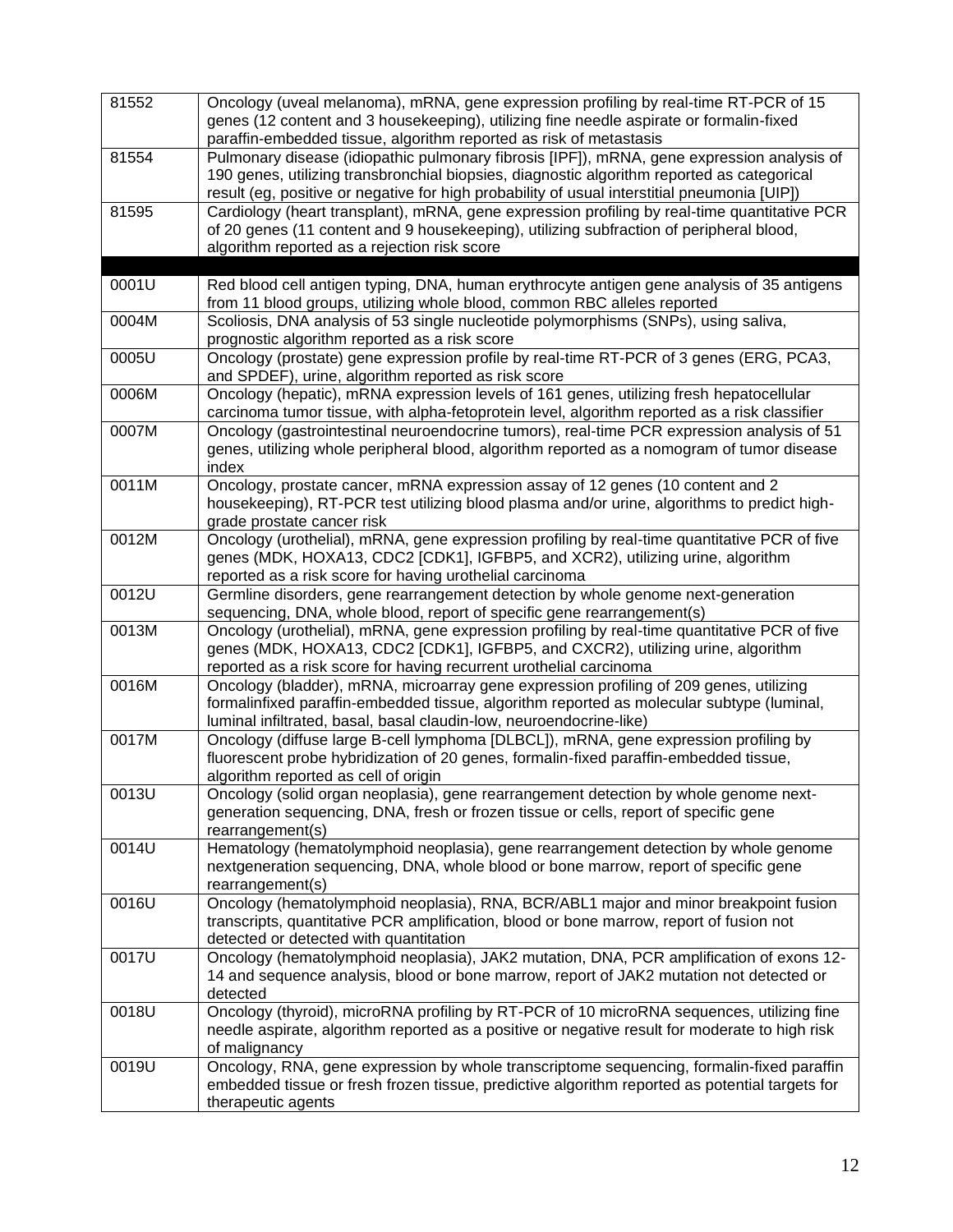| 0022U | Targeted genomic sequence analysis panel, non-small cell lung neoplasia, DNA and RNA<br>analysis, 23 genes, interrogation for sequence variants and rearrangements, reported as<br>presence/absence of variants and associated therapy(ies) to consider |
|-------|---------------------------------------------------------------------------------------------------------------------------------------------------------------------------------------------------------------------------------------------------------|
| 0023U | Oncology (acute myelogenous leukemia), DNA, genotyping of internal tandem duplication,                                                                                                                                                                  |
|       | p.D835, p.1836, using mononuclear cells, reported as detection or nondetection of FLT3                                                                                                                                                                  |
|       |                                                                                                                                                                                                                                                         |
|       | mutation and indication for or against the use of midostaurin                                                                                                                                                                                           |
| 0026U | Oncology (thyroid), DNA and mRNA of 112 genes, next-generation sequencing, fine needle                                                                                                                                                                  |
|       | aspirate of thyroid nodule, algorithmic analysis reported as a categorical result ("Positive,                                                                                                                                                           |
|       | high probability of malignancy" or "Negative, low probability of malignancy")                                                                                                                                                                           |
| 0027U | JAK2 (Janus kinase 2) (eg, myeloproliferative disorder) gene analysis, targeted sequence                                                                                                                                                                |
|       | analysis exons 12-15                                                                                                                                                                                                                                    |
| 0029U | Drug metabolism (adverse drug reactions and drug response), targeted sequence analysis                                                                                                                                                                  |
|       | (ie, CYP1A2, CYP2C19, CYP2C9, CYP2D6, CYP3A4, CYP3A5, CYP4F2, SLCO1B1,                                                                                                                                                                                  |
|       | VKORC1 and rs12777823)                                                                                                                                                                                                                                  |
| 0030U | Drug metabolism (warfarin drug response), targeted sequence analysis (ie, CYP2C9,                                                                                                                                                                       |
|       |                                                                                                                                                                                                                                                         |
|       | CYP4F2, VKORC1, rs12777823)                                                                                                                                                                                                                             |
| 0031U | CYP1A2 (cytochrome P450 family 1, subfamily A, member 2)(eg, drug metabolism) gene                                                                                                                                                                      |
|       | analysis, common variants (ie, *1F, *1K, *6, *7)                                                                                                                                                                                                        |
| 0032U | COMT (catechol-O-methyltransferase)(drug metabolism) gene analysis, c.472G>A (rs4680)                                                                                                                                                                   |
|       | variant                                                                                                                                                                                                                                                 |
| 0033U | HTR2A (5-hydroxytryptamine receptor 2A), HTR2C (5-hydroxytryptamine receptor 2C) (eg,                                                                                                                                                                   |
|       | citalopram metabolism) gene analysis, common variants (ie, HTR2A rs7997012 [c.614-                                                                                                                                                                      |
|       | 2211T>C], HTR2C rs3813929 [c.- 759C>T] and rs1414334 [c.551-3008C>G])                                                                                                                                                                                   |
| 0034U | TPMT (thiopurine S-methyltransferase), NUDT15 (nudix hydroxylase 15)(eg, thiopurine                                                                                                                                                                     |
|       |                                                                                                                                                                                                                                                         |
|       | metabolism), gene analysis, common variants (ie, TPMT *2, *3A, *3B, *3C, *4, *5, *6, *8, *12;                                                                                                                                                           |
|       | NUDT15 *3, *4, *5)                                                                                                                                                                                                                                      |
| 0036U | Exome (ie, somatic mutations), paired formalin-fixed paraffin-embedded tumor tissue and                                                                                                                                                                 |
|       | normal specimen, sequence analyses                                                                                                                                                                                                                      |
| 0037U | Targeted genomic sequence analysis, solid organ neoplasm, DNA analysis of 324 genes,                                                                                                                                                                    |
|       | interrogation for sequence variants, gene copy number amplifications, gene rearrangements,                                                                                                                                                              |
|       | microsatellite instability and tumor mutational burden                                                                                                                                                                                                  |
| 0040U | BCR/ABL1 (t(9;22)) (eg, chronic myelogenous leukemia) translocation analysis, major                                                                                                                                                                     |
|       | breakpoint, quantitative                                                                                                                                                                                                                                |
| 0045U | Oncology (breast ductal carcinoma in situ), mRNA, gene expression profiling by realtime RT-                                                                                                                                                             |
|       | PCR of 12 genes (7 content and 5 housekeeping), utilizing formalin-fixed paraffin-embedded                                                                                                                                                              |
|       | tissue, algorithm reported as recurrence score                                                                                                                                                                                                          |
| 0046U | FLT3 (fms-related tyrosine kinase 3) (eg, acute myeloid leukemia) internal tandem duplication                                                                                                                                                           |
|       |                                                                                                                                                                                                                                                         |
|       | (ITD) variants, quantitative                                                                                                                                                                                                                            |
| 0047U | Oncology (prostate), mRNA, gene expression profiling by real-time RT-PCR of 17 genes (12                                                                                                                                                                |
|       | content and 5 housekeeping), utilizing formalin-fixed paraffin-embedded tissue, algorithm                                                                                                                                                               |
|       | reported as a risk score                                                                                                                                                                                                                                |
| 0048U | Oncology (solid organ neoplasia), DNA, targeted sequencing of protein-coding exons of 468                                                                                                                                                               |
|       | cancer-associated genes, including interrogation for somatic mutations and microsatellite                                                                                                                                                               |
|       | instability, matched with normal specimens, utilizing formalin-fixed paraffin-embedded tumor                                                                                                                                                            |
|       | tissue, report of clinically significant mutation(s)                                                                                                                                                                                                    |
| 0049U | NPM1 (nucleophosmin) (eg, acute myeloid leukemia) gene analysis, quantitative                                                                                                                                                                           |
| 0050U | Targeted genomic sequence analysis panel, acute myelogenous leukemia, DNA analysis,                                                                                                                                                                     |
|       | 194 genes, interrogation for sequence variants, copy number variants or rearrangements                                                                                                                                                                  |
| 0055U |                                                                                                                                                                                                                                                         |
|       | Cardiology (heart transplant), cell-free DNA, PCR assay of 96 DNA target sequences (94                                                                                                                                                                  |
|       | single nucleotide polymorphism targets and two control targets), plasma                                                                                                                                                                                 |
| 0056U | Hematology (acute myelogenous leukemia), DNA, whole genome nextgeneration sequencing                                                                                                                                                                    |
|       | to detect gene rearrangement(s), blood or bone marrow, report of specific gene                                                                                                                                                                          |
|       | rearrangement(s)                                                                                                                                                                                                                                        |
| 0060U | Twin zygosity, genomic targeted sequence analysis of chromosome 2, using circulating cell-                                                                                                                                                              |
|       | free fetal DNA in maternal blood                                                                                                                                                                                                                        |
| 0069U | Oncology (colorectal), microRNA, RT-PCR expression profiling of miR-31-3p, formalin-fixed                                                                                                                                                               |
|       | paraffin-embedded tissue, algorithm reported as an expression score                                                                                                                                                                                     |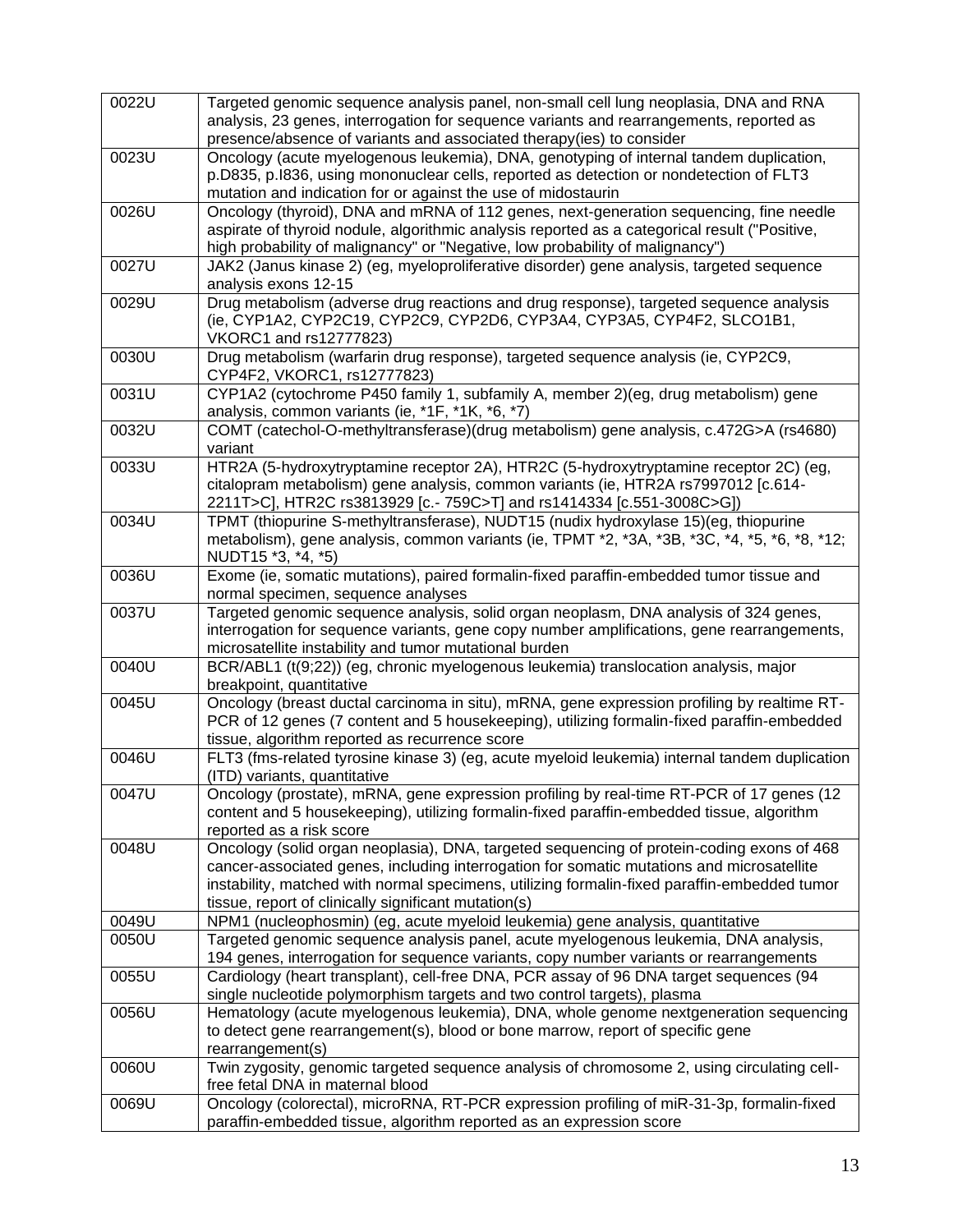| 0070U | CYP2D6 (cytochrome P450, family 2, subfamily D, polypeptide 6) (eg, drug metabolism)<br>gene analysis, common and select rare variants (ie, *2, *3, *4, *4N, *5, *6, *7, *8, *9, *10, *11,<br>*12, *13, *14A, *14B, *15, *17, *29, *35, *36, *41, *57, *61, *63, *68, *83, *xN)                                                                                                                                          |
|-------|--------------------------------------------------------------------------------------------------------------------------------------------------------------------------------------------------------------------------------------------------------------------------------------------------------------------------------------------------------------------------------------------------------------------------|
| 0071U | CYP2D6 (cytochrome P450, family 2, subfamily D, polypeptide 6) (eg, drug metabolism)<br>gene analysis, full gene sequence (List separately in addition to code for primary procedure)                                                                                                                                                                                                                                    |
| 0072U | CYP2D6 (cytochrome P450, family 2, subfamily D, polypeptide 6) (eg, drug metabolism)<br>gene analysis, targeted sequence analysis (ie, CYP2D6-2D7 hybrid gene) (List separately in<br>addition to code for primary procedure)                                                                                                                                                                                            |
| 0073U | CYP2D6 (cytochrome P450, family 2, subfamily D, polypeptide 6) (eg, drug metabolism)<br>gene analysis, targeted sequence analysis (ie, CYP2D7-2D6 hybrid gene) (List separately in<br>addition to code for primary procedure)                                                                                                                                                                                            |
| 0074U | CYP2D6 (cytochrome P450, family 2, subfamily D, polypeptide 6) (eg, drug metabolism)<br>gene analysis, targeted sequence analysis (ie, non-duplicated gene when<br>duplication/multiplication is trans) (List separately in addition to code for primary procedure)                                                                                                                                                      |
| 0075U | CYP2D6 (cytochrome P450, family 2, subfamily D, polypeptide 6) (eg, drug metabolism)<br>gene analysis, targeted sequence analysis (ie, 5' gene duplication/multiplication) (List<br>separately in addition to code for primary procedure)                                                                                                                                                                                |
| 0076U | CYP2D6 (cytochrome P450, family 2, subfamily D, polypeptide 6) (eg, drug metabolism)<br>gene analysis, targeted sequence analysis (ie, 3' gene duplication/ multiplication) (List<br>separately in addition to code for primary procedure)                                                                                                                                                                               |
| 0078U | Pain management (opioid-use disorder) genotyping panel, 16 common variants (ie, ABCB1,<br>COMT, DAT1, DBH, DOR, DRD1, DRD2, DRD4, GABA, GAL, HTR2A, HTTLPR, MTHFR,<br>MUOR, OPRK1, OPRM1), buccal swab or other germline tissue sample, algorithm reported<br>as positive or negative risk of opioid-use disorder                                                                                                        |
| 0079U | Comparative DNA analysis using multiple selected single-nucleotide polymorphisms (SNPs),<br>urine and buccal DNA, for specimen identity verification                                                                                                                                                                                                                                                                     |
| 0081U | Oncology (uveal melanoma), mRNA, gene-expression profiling by real-time RT-PCR of 15<br>genes (12 content and 3 housekeeping genes), utilizing fine needle aspirate or formalin-fixed<br>paraffin-embedded tissue, algorithm reported as risk of metastasis                                                                                                                                                              |
| 0087U | Cardiology (heart transplant), mRNA gene expression profiling by microarray of 1283 genes,<br>transplant biopsy tissue, allograft rejection and injury algorithm reported as a probability score                                                                                                                                                                                                                         |
| 0088U | Transplantation medicine (kidney allograft rejection), microarray gene expression profiling of<br>1494 genes, utilizing transplant biopsy tissue, algorithm reported as a probability score for<br>rejection                                                                                                                                                                                                             |
| 0089U | Oncology (melanoma), gene expression profiling by RTqPCR, PRAME and LINC00518,<br>superficial collection using adhesive patch(es)                                                                                                                                                                                                                                                                                        |
| 0090U | Oncology (cutaneous melanoma), mRNA gene expression profiling by RT-PCR of 23 genes<br>(14 content and 9 housekeeping), utilizing formalin-fixed paraffin-embedded tissue, algorithm<br>reported as a categorical result (ie, benign, indeterminate, malignant)                                                                                                                                                          |
| 0094U | Genome (eg, unexplained constitutional or heritable disorder or syndrome), rapid sequence<br>analysis                                                                                                                                                                                                                                                                                                                    |
| 0101U | Hereditary colon cancer disorders (eg, Lynch syndrome, PTEN hamartoma syndrome,<br>Cowden syndrome, familial adenomatosis polyposis), genomic sequence analysis panel<br>utilizing a combination of NGS, Sanger, MLPA, and array CGH, with MRNA analytics to<br>resolve variants of unknown significance when indicated (15 genes [sequencing and<br>deletion/duplication], EPCAM and GREM1 [deletion/duplication only]) |
| 0102U | Hereditary breast cancer-related disorders (eg, hereditary breast cancer, hereditary ovarian<br>cancer, hereditary endometrial cancer), genomic sequence analysis panel utilizing a<br>combination of NGS, Sanger, MLPA, and array CGH, with MRNA analytics to resolve<br>variants of unknown significance when indicated (17 genes [sequencing and<br>deletion/duplication])                                            |
| 0103U | Hereditary ovarian cancer (eg, hereditary ovarian cancer, hereditary endometrial cancer),<br>genomic sequence analysis panel utilizing a combination of NGS, Sanger, MLPA, and array<br>CGH, with MRNA analytics to resolve variants of unknown significance when indicated (24<br>genes [sequencing and deletion/duplication], EPCAM [deletion/duplication only])                                                       |
| 0111U | Oncology (colon cancer), targeted KRAS (codons 12, 13, and 61) and NRAS (codons 12, 13,<br>and 61) gene analysis utilizing formalin-fixed paraffin-embedded tissue                                                                                                                                                                                                                                                       |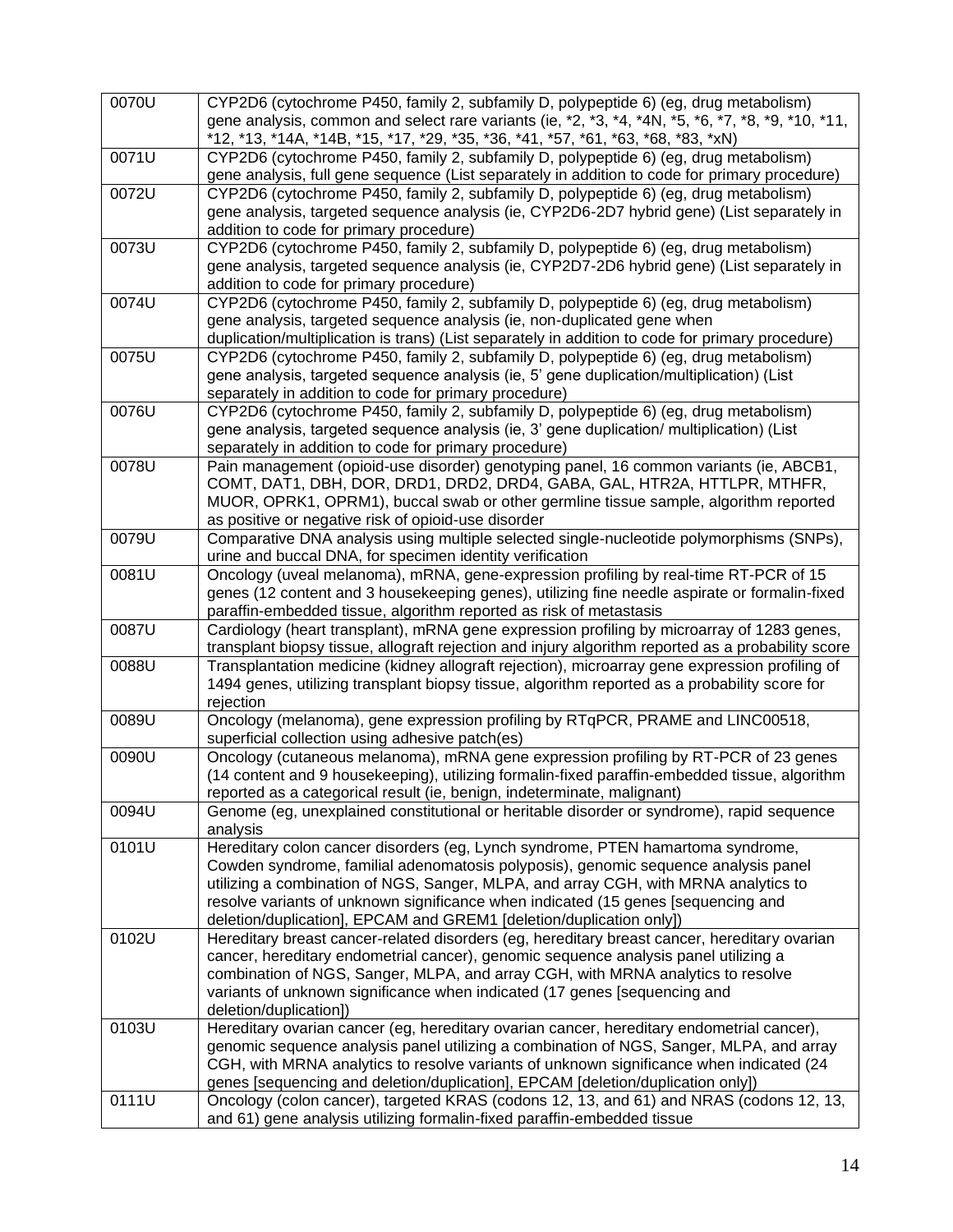| 0113U | 0113U Oncology (prostate), measurement of PCA3 and TMPRSS2-ERG in urine and PSA in<br>serum following prostatic massage, by RNA amplification and fluorescence-based detection,<br>algorithm reported as risk score                                                                                                                                                                           |
|-------|-----------------------------------------------------------------------------------------------------------------------------------------------------------------------------------------------------------------------------------------------------------------------------------------------------------------------------------------------------------------------------------------------|
| 0114U | Gastroenterology (Barrett's esophagus), VIM and CCNA1 methylation analysis, esophageal<br>cells, algorithm reported as likelihood for Barrett's esophagus                                                                                                                                                                                                                                     |
| 0118U | Transplantation medicine, quantification of donor-derived cell-free DNA using whole genome<br>next-generation sequencing, plasma, reported as percentage of donor derived cell-free DNA<br>in the total cell-free DNA                                                                                                                                                                         |
| 0120U | Oncology (B-cell lymphoma classification), mRNA, gene expression profiling by fluorescent<br>probe hybridization of 58 genes (45 content and 13 housekeeping genes), formalin-fixed<br>paraffin-embedded tissue, algorithm reported as likelihood for primary mediastinal B-cell<br>lymphoma (PMBCL) and diffuse large B-cell lymphoma (DLBCL) with cell of origin subtyping<br>in the latter |
| 0129U | Hereditary breast cancer-related disorders (eg, hereditary breast cancer, hereditary ovarian<br>cancer, hereditary endometrial cancer), genomic sequence analysis and deletion/duplication<br>analysis panel (ATM, BRCA1, BRCA2, CDH1, CHEK2, PALB2, PTEN, and TP53)                                                                                                                          |
| 0130U | Hereditary colon cancer disorders (eg, Lynch syndrome, PTEN hamartoma syndrome,<br>Cowden syndrome, familial adenomatosis polyposis), targeted mRNA sequence analysis<br>panel (APC, CDH1, CHEK2, MLH1, MSH2, MSH6, MUTYH, PMS2, PTEN, and TP53) (List<br>separately in addition to code for primary procedure) (Use 0130U in conjunction with 81435,<br>0101U)                               |
| 0131U | Hereditary breast cancer-related disorders (eg, hereditary breast cancer, hereditary ovarian<br>cancer, hereditary endometrial cancer), targeted mRNA sequence analysis panel (13 genes)<br>(List separately in addition to code for primary procedure) (Use 0131U in conjunction with<br>81162, 81432, 0102U)                                                                                |
| 0132U | Hereditary ovarian cancer-related disorders (eg, hereditary breast cancer, hereditary ovarian<br>cancer, hereditary endometrial cancer), targeted mRNA sequence analysis panel (17 genes)<br>(List separately in addition to code for primary procedure) (Use 0132U in conjunction with<br>81162, 81432, 0103U)                                                                               |
| 0133U | Hereditary prostate cancer-related disorders, targeted mRNA sequence analysis panel (11<br>genes) (List separately in addition to code for primary procedure) (Use 0133U in conjunction<br>with 81162)                                                                                                                                                                                        |
| 0134U | Hereditary pan cancer (eg, hereditary breast and ovarian cancer, hereditary endometrial<br>cancer, hereditary colorectal cancer), targeted mRNA sequence analysis panel (18 genes)<br>(List separately in addition to code for primary procedure) (Use 0134U in conjunction with<br>81162, 81432, 81435)                                                                                      |
| 0135U | Hereditary gynecological cancer (eg, hereditary breast and ovarian cancer, hereditary<br>endometrial cancer, hereditary colorectal cancer), targeted mRNA sequence analysis panel<br>(12 genes) (List separately in addition to code for primary procedure) (Use 0135U in<br>conjunction with 81162                                                                                           |
| 0136U | ATM (ataxia telangiectasia mutated) (eg, ataxia telangiectasia) mRNA sequence analysis<br>(List separately in addition to code for primary procedure) (Use 0136U in conjunction with<br>81408)                                                                                                                                                                                                |
| 0137U | PALB2 (partner and localizer of BRCA2) (eg, breast and pancreatic cancer) mRNA sequence<br>analysis (List separately in addition to code for primary procedure) (Use 0137U in conjunction<br>with 81406)                                                                                                                                                                                      |
| 0138U | BRCA1 (BRCA1, DNA repair associated), BRCA2 (BRCA2, DNA repair associated) (eg,<br>hereditary breast and ovarian cancer) mRNA sequence analysis (List separately in addition to<br>code for primary procedure) (Use 0138U in conjunction with 81162)                                                                                                                                          |
| 0153U | Oncology (breast), mRNA, gene expression profiling by next-generation sequencing of 101<br>genes, utilizing formalin-fixed paraffin-embedded tissue, algorithm reported as a triple negative<br>breast cancer clinical subtype(s) with information on immune cell involvement                                                                                                                 |
| 0154U | FGFR3 (fibroblast growth factor receptor 3) gene analysis (ie, p.R248C [c.742C>T], p.S249C<br>[c.746C>G], p.G370C [c.1108G>T], p.Y373C [c.1118A>G], FGFR3-TACC3v1, and FGFR3-<br>TACC3v3)                                                                                                                                                                                                     |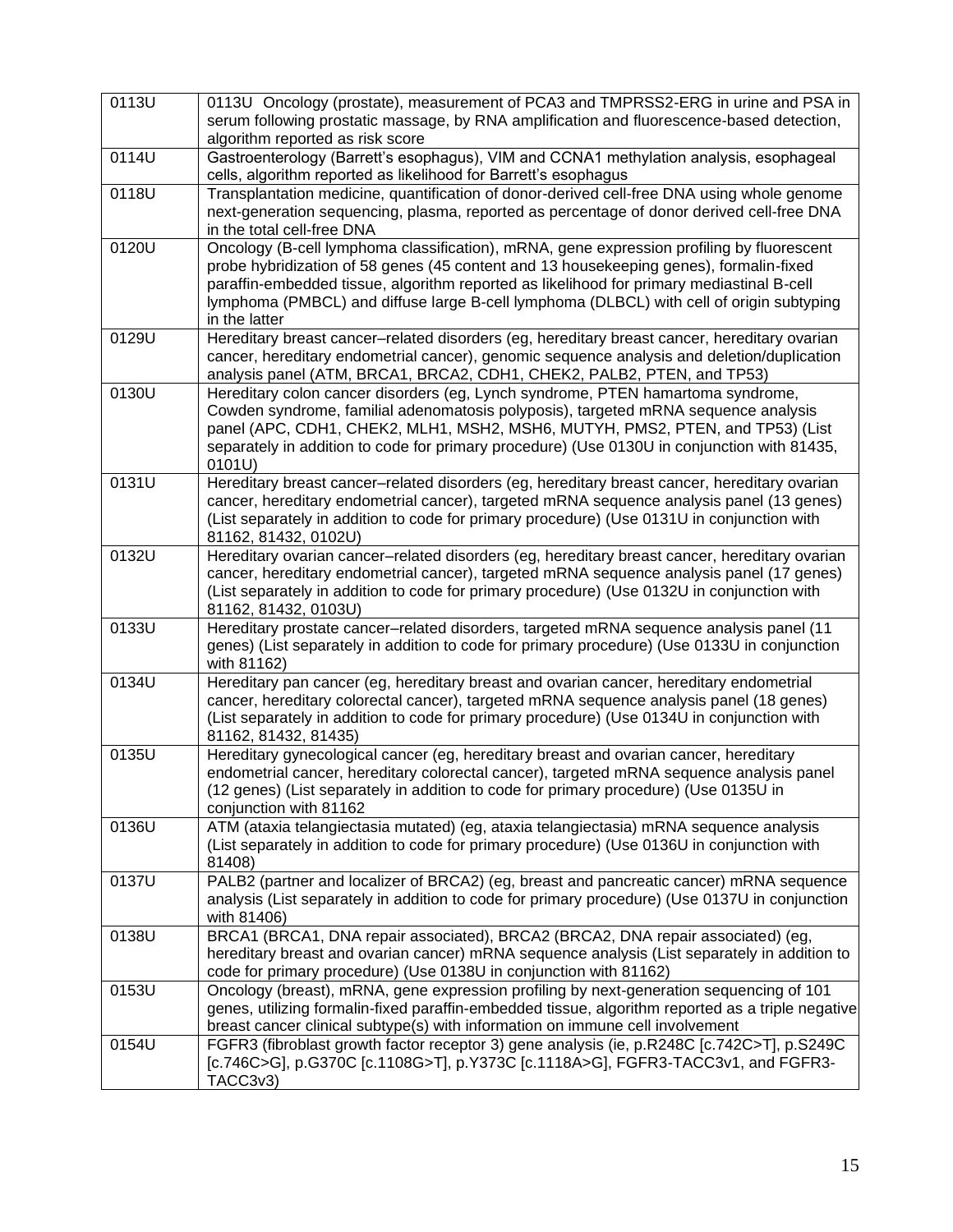| 0155U | PIK3CA (phosphatidylinositol-4,5- bisphosphate 3-kinase, catalytic subunit alpha) (eg, breast<br>cancer) gene analysis (ie, p.C420R, p.E542K, p.E545A, p.E545D [g.1635G>T only], p.E545G, |
|-------|-------------------------------------------------------------------------------------------------------------------------------------------------------------------------------------------|
|       | p.E545K, p.Q546E, p.Q546R, p.H1047L, p.H1047R, p.H1047Y)                                                                                                                                  |
| 0156U | Copy number (eg, intellectual disability, dysmorphology), sequence analysis                                                                                                               |
| 0157U | APC (APC regulator of WNT signaling pathway) (eg, familial adenomatosis polyposis [FAP])                                                                                                  |
|       | mRNA sequence analysis (List separately in addition to code for primary procedure) (Use<br>0157U in conjunction with 81201)                                                               |
| 0158U | MLH1 (mutL homolog 1) (eg, hereditary non-polyposis colorectal cancer, Lynch syndrome)                                                                                                    |
|       | mRNA sequence analysis (List separately in addition to code for primary procedure) (Use 0158<br>in conjunction with 81292)                                                                |
| 0159U | MSH2 (mutS homolog 2) (eg, hereditary colon cancer, Lynch syndrome) mRNA sequence                                                                                                         |
|       | analysis (List separately in addition to code for primary procedure) (Use 0159U in conjunction<br>with 81295)                                                                             |
| 0160U | MSH6 (mutS homolog 6) (eg, hereditary colon cancer, Lynch syndrome) mRNA sequence                                                                                                         |
|       | analysis (List separately in addition to code for primary procedure) (Use 0160U in conjunction<br>with 81298)                                                                             |
| 0161U | PMS2 (PMS1 homolog 2, mismatch repair system component) (eg, hereditary nonpolyposis                                                                                                      |
|       | colorectal cancer, Lynch syndrome) mRNA sequence analysis (List separately in addition to                                                                                                 |
|       | code for primary procedure) (Use 0161U in conjunction with 81317)                                                                                                                         |
| 0162U | Hereditary colon cancer (Lynch syndrome), targeted mRNA sequence analysis panel (MLH1,<br>MSH2, MSH6, PMS2) (List separately in addition to code for primary procedure)                   |
| 0169U | NUDT15 (nudix hydrolase 15) and TPMT (thiopurine S-methyltransferase) (eg, drug metabolisr                                                                                                |
|       | gene analysis, common variants                                                                                                                                                            |
| 0170U | Neurology (autism spectrum disorder [ASD]), RNA, next-generation sequencing, saliva,                                                                                                      |
|       | algorithmic analysis, and results reported as predictive probability of ASD diagnosis                                                                                                     |
| 0171U | Targeted genomic sequence analysis panel, acute myeloid leukemia, myelodysplastic syndrom                                                                                                 |
|       | and myeloproliferative neoplasms, DNA analysis, 23 genes, interrogation for sequence variants                                                                                             |
|       | rearrangements and minimal residual disease, reported as presence/absence                                                                                                                 |
| 0172U | Oncology (solid tumor as indicated by the label), somatic mutation analysis of BRCA1 (BRCA1,                                                                                              |
|       | DNA repair associated), BRCA2 (BRCA2, DNA repair associated) and analysis of homologous                                                                                                   |
|       | recombination deficiency pathways, DNA, formalin-fixed paraffin-embedded tissue, algorithm                                                                                                |
|       | quantifying tumor genomic instability score                                                                                                                                               |
| 0173U | Psychiatry (ie, depression, anxiety), genomic analysis panel, includes variant analysis of 14<br>genes                                                                                    |
| 0175U | Psychiatry (eg, depression, anxiety), genomic analysis panel, variant analysis of 15 genes                                                                                                |
| 0177U | Oncology (breast cancer), DNA, PIK3CA (phosphatidylinositol-4,5-bisphosphate 3- kinase                                                                                                    |
|       | catalytic subunit alpha) gene analysis of 11 gene variants utilizing plasma, reported as PIK3CA                                                                                           |
|       | gene mutation status                                                                                                                                                                      |
| 0179U | Oncology (non-small cell lung cancer), cell-free DNA, targeted sequence analysis of 23 genes                                                                                              |
|       | (single nucleotide variations, insertions and deletions, fusions without prior knowledge of                                                                                               |
|       | partner/breakpoint, copy number variations), with report of significant mutation(s)                                                                                                       |
| 0203U | Autoimmune (inflammatory bowel disease), mRNA, gene expression profiling by quantitative R                                                                                                |
|       | PCR, 17 genes (15 target and 2 reference genes), whole blood, reported as a continuous risk                                                                                               |
|       | score and classification of inflammatory                                                                                                                                                  |
| 0204U | Oncology (thyroid), mRNA, gene expression analysis of 593 genes (including BRAF, RAS, RET                                                                                                 |
|       | PAX8, and NTRK) for sequence variants and rearrangements, utilizing fine needle aspirate,                                                                                                 |
|       | reported as detected or not detected                                                                                                                                                      |
| 0205U | Ophthalmology (age-related macular degeneration), analysis of 3 gene variants (2 CFH gene,                                                                                                |
|       | ARMS2 gene), using PCR and MALDI-TOF, buccal swab, reported as positive or negative for                                                                                                   |
|       | neovascular agerelated macular-degeneration risk associated with zinc supplements                                                                                                         |
| 0208U | Oncology (medullary thyroid carcinoma), mRNA, gene expression analysis of 108 genes, utilizi                                                                                              |
|       | fine needle aspirate, algorithm reported as positive or negative for medullary thyroid carcinoma                                                                                          |
| 0209U | Cytogenomic constitutional (genome-wide) analysis, interrogation of genomic regions for copy                                                                                              |
|       | number, structural changes and areas of homozygosity for chromosomal abnormalities                                                                                                        |
| 0211U | Oncology (pan-tumor), DNA and RNA by next-generation sequencing, utilizing formalin-fixed                                                                                                 |
|       | paraffin-embedded tissue, interpretative report for single nucleotide variants, copy number                                                                                               |
|       | alterations, tumor mutational burden, and microsatellite instability, with therapy association                                                                                            |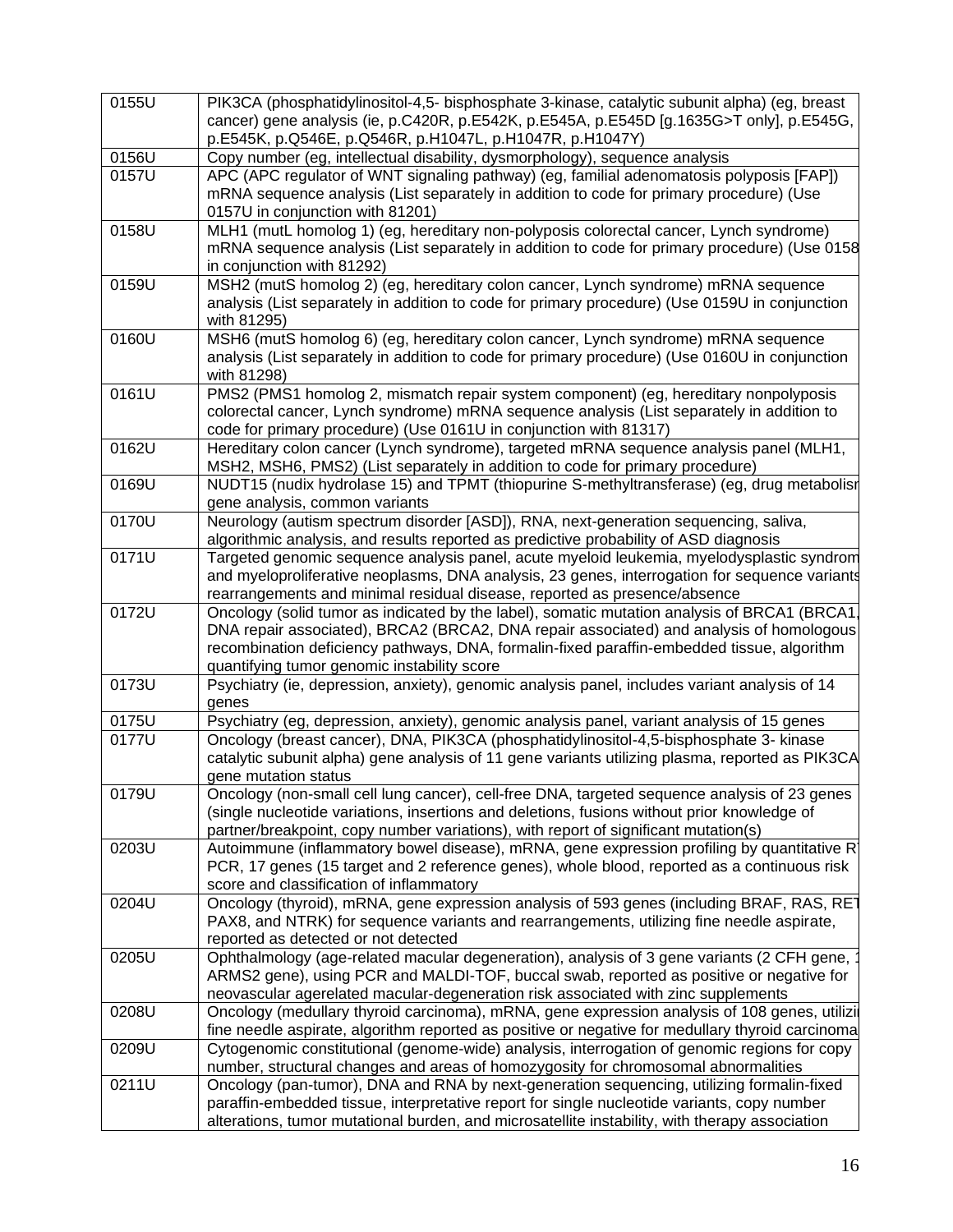| 0212U | Rare diseases (constitutional/heritable disorders), whole genome and mitochondrial DNA<br>sequence analysis, including small sequence changes, deletions, duplications, short tandem<br>repeat gene expansions, and variants in non-uniquely mappable regions, blood or saliva,<br>identification and categorization of genetic variants, proband (Do not report 0212U in conjunctid<br>with 81425)                                       |
|-------|-------------------------------------------------------------------------------------------------------------------------------------------------------------------------------------------------------------------------------------------------------------------------------------------------------------------------------------------------------------------------------------------------------------------------------------------|
| 0213U | Rare diseases (constitutional/heritable disorders), whole genome and mitochondrial DNA<br>sequence analysis, including small sequence changes, deletions, duplications, short tandem<br>repeat gene expansions, and variants in non-uniquely mappable regions, blood or saliva,<br>identification and categorization of genetic variants, each comparator genome (eg, parent,<br>sibling) (Do not report 0213U in conjunction with 81426) |
| 0214U | Rare diseases (constitutional/heritable disorders), whole exome and mitochondrial DNA<br>sequence analysis, including small sequence changes, deletions, duplications, short tandem<br>repeat gene expansions, and variants in non-uniquely mappable regions, blood or saliva,<br>identification and categorization of genetic variants, proband (Do not report 0214U in conjunctid<br>with 81415)                                        |
| 0215U | Rare diseases (constitutional/heritable disorders), whole exome and mitochondrial DNA<br>sequence analysis, including small sequence changes, deletions, duplications, short tandem<br>repeat gene expansions, and variants in non-uniquely mappable regions, blood or saliva,<br>identification and categorization of genetic variants, each comparator exome (eg, parent, sibling<br>(Do not report 0215U in conjunction with 81416)    |
| 0216U | Neurology (inherited ataxias), genomic DNA sequence analysis of 12 common genes including<br>small sequence changes, deletions, duplications, short tandem repeat gene expansions, and<br>variants in non-uniquely mappable regions, blood or saliva, identification and categorization of<br>genetic variants                                                                                                                            |
| 0217U | Neurology (inherited ataxias), genomic DNA sequence analysis of 51 genes including small<br>sequence changes, deletions, duplications, short tandem repeat gene expansions, and variants<br>in non-uniquely mappable regions, blood or saliva, identification and categorization of genetic<br>variants                                                                                                                                   |
| 0218U | Neurology (muscular dystrophy), DMD gene sequence analysis, including small sequence<br>changes, deletions, duplications, and variants in non-uniquely mappable regions, blood or saliv<br>identification and characterization of genetic variants                                                                                                                                                                                        |
| 0228U | Oncology (prostate), multianalyte molecular profile by photometric detection of<br>macromolecules adsorbed on nanosponge array slides with machine learning, utilizing first<br>morning voided urine, algorithm reported as likelihood of prostate cancer                                                                                                                                                                                 |
| 0229U | BCAT1 (Branched chain amino acid transaminase 1) or IKZF1 (IKAROS family zinc finger 1)<br>(eg, colorectal cancer) promoter methylation analysis                                                                                                                                                                                                                                                                                          |
| 0230U | AR (androgen receptor) (eg, spinal and bulbar muscular atrophy, Kennedy disease, X<br>chromosome inactivation), full sequence analysis, including small sequence changes in<br>exonic and intronic regions, deletions, duplications, short tandem repeat (STR) expansions,<br>mobile element insertions, and variants in non-uniquely mappable regions                                                                                    |
| 0231U | CACNA1A (calcium voltage-gated channel subunit alpha 1A) (eg, spinocerebellar ataxia), full<br>gene analysis, including small sequence changes in exonic and intronic regions, deletions,<br>duplications, short tandem repeat (STR) gene expansions, mobile element insertions, and<br>variants in non-uniquely mappable regions                                                                                                         |
| 0232U | CSTB (cystatin B) (eg, progressive myoclonic epilepsy type 1A, Unverricht-Lundborg disease),<br>full gene analysis, including small sequence changes in exonic and intronic regions, deletions,<br>duplications, short tandem repeat (STR) expansions, mobile element insertions, and variants<br>in non-uniquely mappable regions                                                                                                        |
| 0233U | FXN (frataxin) (eg, Friedreich ataxia), gene analysis, including small sequence changes in<br>exonic and intronic regions, deletions, duplications, short tandem repeat (STR) expansions,<br>mobile element insertions, and variants in non-uniquely mappable regions                                                                                                                                                                     |
| 0234U | MECP2 (methyl CpG binding protein 2) (eg, Rett syndrome), full gene analysis, including<br>small sequence changes in exonic and intronic regions, deletions, duplications, mobile<br>element insertions, and variants in non-uniquely mappable regions                                                                                                                                                                                    |
| 0235U | PTEN (phosphatase and tensin homolog) (eg, Cowden syndrome, PTEN hamartoma tumor<br>syndrome), full gene analysis, including small sequence changes in exonic and intronic                                                                                                                                                                                                                                                                |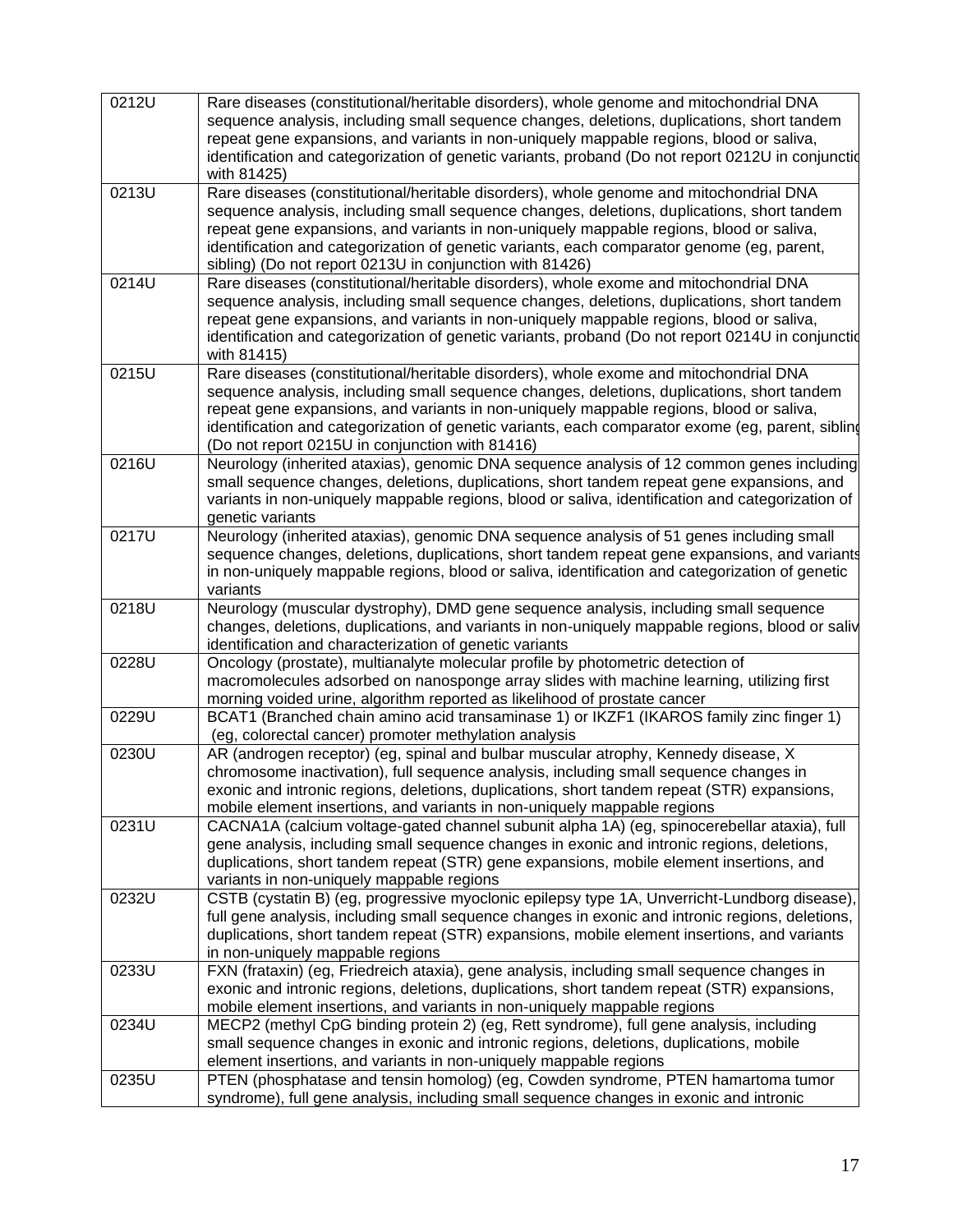|       | regions, deletions, duplications, mobile element insertions, and variants in non-uniquely<br>mappable regions                                                                                                                                                                                                                                                                                                                                   |
|-------|-------------------------------------------------------------------------------------------------------------------------------------------------------------------------------------------------------------------------------------------------------------------------------------------------------------------------------------------------------------------------------------------------------------------------------------------------|
| 0236U | SMN1 (survival of motor neuron 1, telomeric) and SMN2 (survival of motor neuron 2,<br>centromeric) (eg, spinal muscular atrophy) full gene analysis, including small sequence<br>changes in exonic and intronic regions, duplications and deletions, and mobile element                                                                                                                                                                         |
|       | insertions                                                                                                                                                                                                                                                                                                                                                                                                                                      |
| 0237U | Cardiac ion channelopathies (eg, Brugada syndrome, long QT syndrome, short QT syndrome,<br>catecholaminergic polymorphic ventricular tachycardia), genomic sequence analysis panel<br>including ANK2, CASQ2, CAV3, KCNE1, KCNE2, KCNH2, KCNJ2, KCNQ1, RYR2, and<br>SCN5A, including small sequence changes in exonic and intronic regions, deletions,<br>duplications, mobile element insertions, and variants in non-uniquely mappable regions |
| 0238U | Oncology (Lynch syndrome), genomic DNA sequence analysis of MLH1, MSH2, MSH6,<br>PMS2, and EPCAM, including small sequence changes in exonic and intronic regions,<br>deletions, duplications, mobile element insertions, and variants in non-uniquely mappable<br>regions                                                                                                                                                                      |
| 0239U | Targeted genomic sequence analysis panel, solid organ neoplasm, cell-free DNA, analysis of<br>311 or more genes, interrogation for sequence variants, including substitutions, insertions,<br>deletions, select rearrangements, and copy number variations                                                                                                                                                                                      |
| 0242U | Targeted genomic sequence analysis panel, solid organ neoplasm, cell-free circulating DNA<br>analysis of 55-74 genes, interrogation for sequence variants, gene copy number amplifications,<br>and gene rearrangements                                                                                                                                                                                                                          |
| 0245U | Oncology (thyroid), mutation analysis of 10 genes and 37 RNA fusions and expression of 4<br>mRNA markers using next-generation sequencing, fine needle aspirate, report includes<br>associated risk of malignancy expressed as a percentage                                                                                                                                                                                                     |
| 0250U | Oncology (solid organ neoplasm), targeted genomic sequence DNA analysis of 505 genes,<br>interrogation for somatic alterations (SNVs [single nucleotide variant], small insertions and<br>deletions, one amplification, and four translocations), microsatellite instability and tumor-mutation<br>burden                                                                                                                                       |
| 0252U | Fetal aneuploidy short tandem-repeat comparative analysis, fetal DNA from products of<br>conception, reported as normal (euploidy), monosomy, trisomy, or partial deletion/duplications,<br>mosaicism, and segmental aneuploidy                                                                                                                                                                                                                 |
| 0253U | Reproductive medicine (endometrial receptivity analysis), RNA gene expression profile, 238<br>genes by next-generation sequencing, endometrial tissue, predictive algorithm reported as<br>endometrial window of implantation (eg, pre-receptive, receptive, post-receptive)                                                                                                                                                                    |
| 0254U | Reproductive medicine (preimplantation genetic assessment), analysis of 24 chromosomes usi<br>embryonic DNA genomic sequence analysis for aneuploidy, and a mitochondrial DNA score in<br>euploid embryos, results reported as normal (euploidy), monosomy, trisomy, or partial<br>deletion/duplications, mosaicism, and segmental aneuploidy, per embryo tested                                                                                |
| 0258U | Autoimmune (psoriasis), mRNA, next generation sequencing, gene expression profiling of<br>50-100 genes, skin-surface collection using adhesive patch, algorithm reported as likelihood<br>of response to psoriasis biologics                                                                                                                                                                                                                    |
| 0260U | Rare diseases (constitutional/heritable disorders), identification of copy number variations,<br>inversions, insertions, translocations, and other structural variants by optical genome mapping                                                                                                                                                                                                                                                |
| 0262U | Oncology (solid tumor), gene expression profiling by real-time RT-PCR of 7 gene pathways<br>(ER, AR, PI3K, MAPK, HH, TGFB, Notch), formalin-fixed paraffin embedded (FFPE),<br>algorithm reported as gene pathway activity score                                                                                                                                                                                                                |
| 0264U | Rare diseases (constitutional/heritable disorders), identification of copy number variations,<br>inversions, insertions, translocations, and other structural variants by optical genome mapping                                                                                                                                                                                                                                                |
| 0265U | Rare constitutional and other heritable disorders, whole genome and mitochondrial DNA<br>sequence analysis, blood, frozen and formalin-fixed paraffin embedded (FFPE) tissue, saliva,<br>buccal swabs or cell lines, identification of single nucleotide and copy number variants                                                                                                                                                               |
| 0266U | Unexplained constitutional or other heritable disorders or syndromes, tissue specific gene<br>expression by whole transcriptome and next-generation sequencing, blood, formalin-fixed<br>paraffin embedded (FFPE) tissue or fresh frozen tissue, reported as presence or absence of<br>splicing or expression changes                                                                                                                           |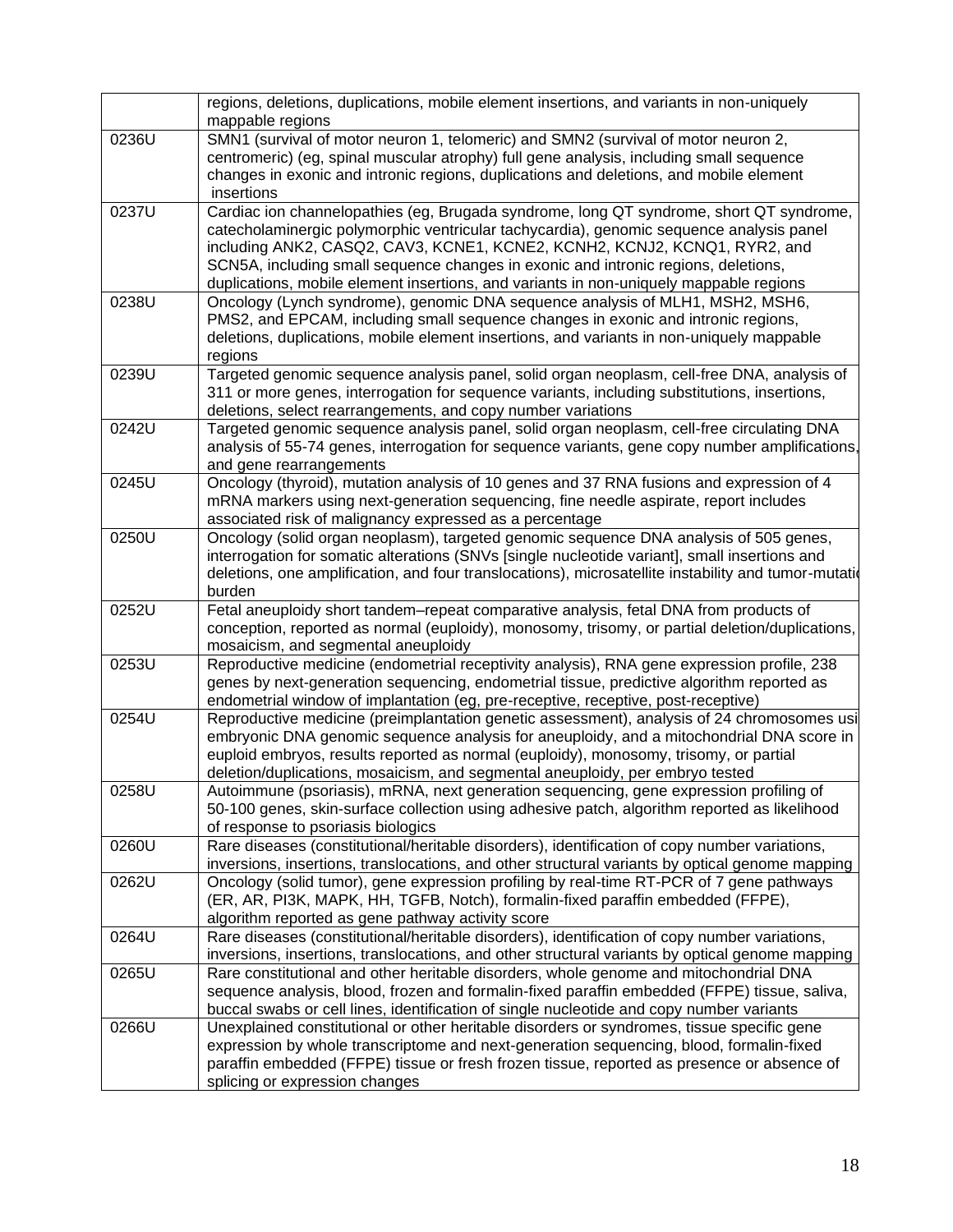| 0267U | Rare constitutional and other heritable disorders, identification of copy number variations,<br>inversions, insertions, translocations, and other structural variants by optical genome mapping<br>and whole genome sequencing                                                                                            |
|-------|---------------------------------------------------------------------------------------------------------------------------------------------------------------------------------------------------------------------------------------------------------------------------------------------------------------------------|
| 0268U | Hematology (atypical hemolytic uremic syndrome [aHUS]), genomic sequence analysis of 15<br>genes, blood, buccal swab, or amniotic fluid                                                                                                                                                                                   |
| 0269U | Hematology (autosomal dominant congenital thrombocytopenia), genomic sequence analysis<br>of 14 genes, blood, buccal swab, or amniotic fluid                                                                                                                                                                              |
| 0270U | Hematology (congenital coagulation disorders), genomic sequence analysis of 20 genes,<br>blood, buccal swab, or amniotic fluid                                                                                                                                                                                            |
| 0271U | Hematology (congenital neutropenia), genomic sequence analysis of 23 genes, blood, buccal<br>swab, or amniotic fluid                                                                                                                                                                                                      |
| 0272U | Hematology (genetic bleeding disorders), genomic sequence analysis of 51 genes, blood,<br>buccal swab, or amniotic fluid, comprehensive                                                                                                                                                                                   |
| 0273U | Hematology (genetic hyperfibrinolysis, delayed bleeding), genomic sequence analysis of 8<br>genes (F13A1, F13B, FGA, FGB, FGG, SERPINA1, SERPINE1, SERPINF2, PLAU), blood,<br>buccal swab, or amniotic fluid                                                                                                              |
| 0274U | Hematology (genetic platelet disorders), genomic sequence analysis of 43 genes, blood,<br>buccal swab, or amniotic fluid                                                                                                                                                                                                  |
| 0276U | Hematology (inherited thrombocytopenia), genomic sequence analysis of 23 genes, blood,<br>buccal swab, or amniotic fluid                                                                                                                                                                                                  |
| 0277U | Hematology (genetic platelet function disorder), genomic sequence analysis of 31 genes,<br>blood, buccal swab, or amniotic fluid                                                                                                                                                                                          |
| 0278U | Hematology (genetic thrombosis), genomic sequence analysis of 12 genes, blood, buccal<br>swab, or amniotic fluid                                                                                                                                                                                                          |
| 0285U | Oncology, response to radiation, cell-free DNA, quantitative branched chain DNA amplification,<br>plasma, reported as a radiation toxicity score - RadTox™ cfDNA test                                                                                                                                                     |
| 0286U | CEP72 (centrosomal protein, 72-KDa), NUDT15 (nudix hydrolase 15) and TPMT (thiopurine S-<br>methyltransferase) (eg, drug metabolism) gene analysis, common variants - CNT (CEP72,<br>NUDT15 and TPMT) Genotyping Panel                                                                                                    |
| 0287U | Oncology (thyroid), DNA and mRNA, nextgeneration sequencing analysis of 112 genes, fine<br>needle aspirate or formalinfixed paraffin-embedded (FFPE) tissue, algorithmic prediction of<br>cancer recurrence, reported as a categorical risk result (low, intermediate, high) - ThyroSeq®<br><b>CRC</b>                    |
| 0288U | Oncology (lung), mRNA, quantitative PCR analysis of 11 genes (BAG1, BRCA1, CDC6,<br>CDK2AP1, ERBB3, FUT3, IL11, LCK, RND3, SH3BGR, WNT3A) and 3 reference genes (ESD,<br>TBP, YAP1), formalin-fixed paraffin-embedded (FFPE) tumor tissue, algorithmic interpretation<br>reported as a recurrence risk score - DetermaRx™ |
| 0289U | Neurology (Alzheimer disease), mRNA, gene expression profiling by RNA sequencing of 24<br>genes, whole blood, algorithm reported as predictive risk score - MindX Blood Test™ -<br>Memory/Alzheimer's                                                                                                                     |
| 0290U | Pain management, mRNA, gene expression profiling by RNA sequencing of 36 genes, whole<br>blood, algorithm reported as predictive risk score - MindX Blood Test™ - Pain                                                                                                                                                    |
| 0291U | Psychiatry (mood disorders), mRNA, gene expression profiling by RNA sequencing of 144 gene<br>whole blood, algorithm reported as predictive risk score - MindX Blood Test™ - Mood                                                                                                                                         |
| 0292U | Psychiatry (stress disorders), mRNA, gene expression profiling by RNA sequencing of 72 gene<br>whole blood, algorithm reported as predictive risk score - MindX Blood Test™ - Stress                                                                                                                                      |
| 0293U | Psychiatry (suicidal ideation), mRNA, gene expression profiling by RNA sequencing of 54 gene<br>whole blood, algorithm reported as predictive risk score - MindX Blood Test™ - Suicidality                                                                                                                                |
| 0294U | Longevity and mortality risk, mRNA, gene expression profiling by RNA sequencing of 18 genes<br>whole blood, algorithm reported as predictive risk score - MindX Blood Test™ - Longevity                                                                                                                                   |
| 0296U | Oncology (oral and/or oropharyngeal cancer), gene expression profiling by RNA sequencing at<br>least 20 molecular features (eg, human and/or microbial mRNA), saliva, algorithm reported as<br>positive or negative for signature associated with malignancy - mRNA CancerDetect™                                         |
| 0297U | Oncology (pan tumor), whole genome sequencing of paired malignant and normal DNA<br>specimens, fresh or formalinfixed paraffin-embedded (FFPE) tissue, blood or bone marrow,                                                                                                                                              |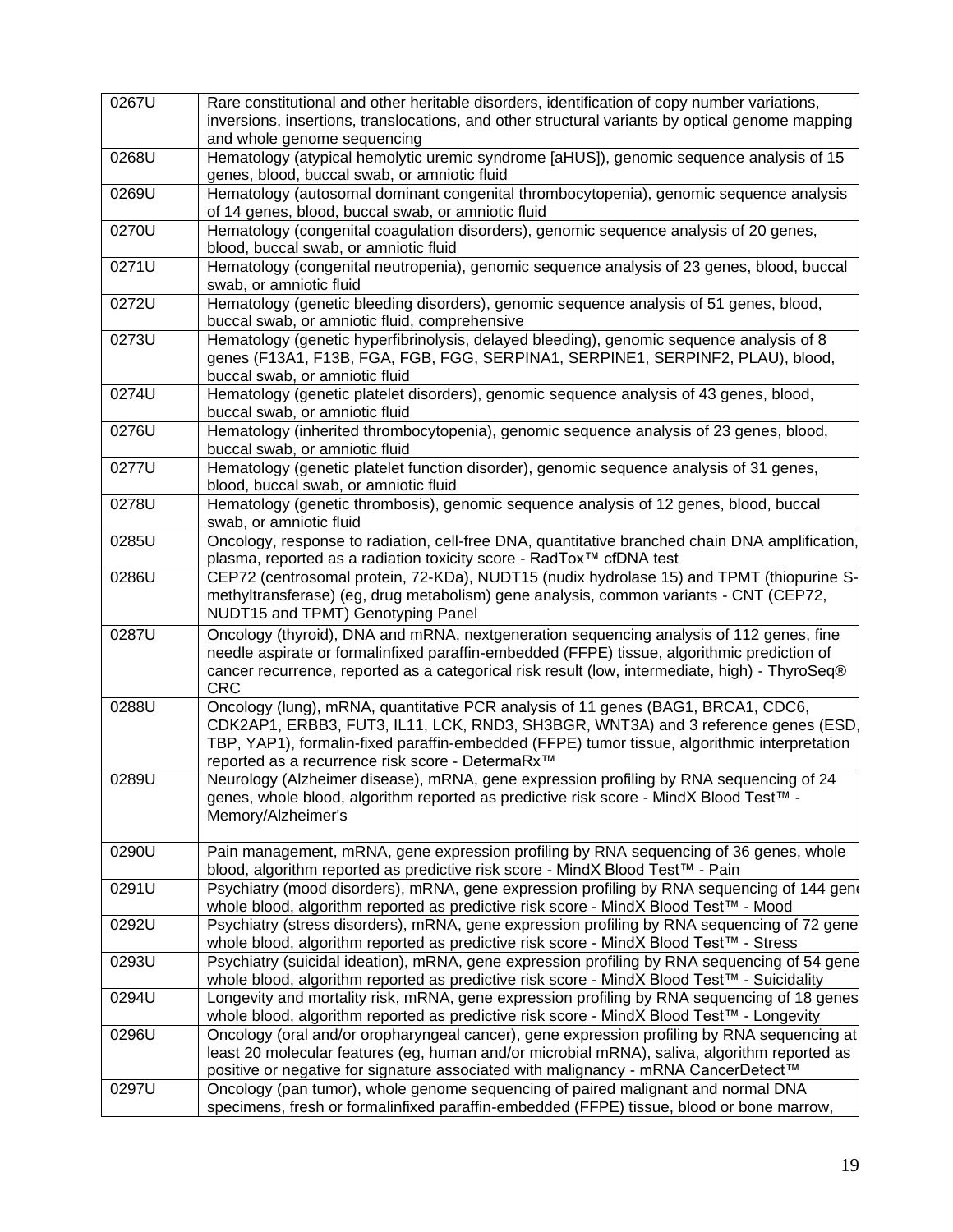|       | comparative sequence analyses and variant identification - Praxis Somatic Whole Genome<br>Sequencing                                                                                                                                                                                                                |
|-------|---------------------------------------------------------------------------------------------------------------------------------------------------------------------------------------------------------------------------------------------------------------------------------------------------------------------|
| 0298U | Oncology (pan tumor), whole transcriptome sequencing of paired malignant and normal RNA<br>specimens, fresh or formalin-fixed paraffin-embedded (FFPE) tissue, blood or bone marrow,<br>comparative sequence analyses and expression level and chimeric transcript identification -<br>Praxis Somatic Transcriptome |
| 0299U | Oncology (pan tumor), whole genome optical genome mapping of paired malignant and normal<br>DNA specimens, fresh frozen tissue, blood, or bone marrow, comparative structural variant<br>identification - Praxis Somatic Optical Genome Mapping                                                                     |
| 0300U | Oncology (pan tumor), whole genome sequencing and optical genome mapping of paired<br>malignant and normal DNA specimens, fresh tissue, blood, or bone marrow, comparative<br>sequence analyses and variant identification - Praxis Somatic Combined Whole Genome<br>Sequencing and Optical Genome Mapping          |
| 0306U | Oncology (minimal residual disease [MRD]), next-generation targeted sequencing analysis,<br>cell-free DNA, initial (baseline) assessment to determine a patient specific panel for future<br>comparisons to evaluate for MRD (Do not report 0306U in conjunction with 0307U)                                        |
| 0307U | Oncology (minimal residual disease [MRD]), next-generation targeted sequencing analysis of<br>a patient-specific panel, cell-free DNA, subsequent assessment with comparison to previously<br>analyzed patient specimens to evaluate for MRD (Do not report 0307U in conjunction with<br>0306U                      |
| 0313U | Oncology (pancreas), DNA and mRNA next-generation sequencing analysis of 74 genes and<br>analysis of CEA (CEACAM5) gene expression, pancreatic cyst fluid, algorithm reported as a<br>categorical result (ie, negative, low probability of neoplasia or positive, high probability of<br>neoplasia)                 |
| 0314U | Oncology (cutaneous melanoma), mRNA gene expression profiling by RT-PCR of 35 genes (32<br>content and 3 housekeeping), utilizing formalin-fixed paraffin-embedded (FFPE) tissue, algorith<br>reported as a categorical result (ie, benign, intermediate, malignant)                                                |
| 0315U | Oncology (cutaneous squamous cell carcinoma), mRNA gene expression profiling by RT-PCR<br>40 genes (34 content and 6 housekeeping), utilizing formalin-fixed paraffin embedded tissue,<br>algorithm reported as a categorical risk result (ie, Class 1, Class 2A, Class 2B)                                         |
| 0317U | Oncology (lung cancer), four-probe FISH (3q29, 3p22.1, 10q22.3, 10cen) assay, whole blood,<br>predictive algorithm generated evaluation reported as decreased or increased risk for lung<br>cancer                                                                                                                  |
| 0318U | Pediatrics (congenital epigenetic disorders), whole genome methylation analysis by microarray<br>for 50 or more genes, blood                                                                                                                                                                                        |
| 0319U | Nephrology (renal transplant), RNA expression by select transcriptome sequencing, using<br>pretransplant peripheral blood, algorithm reported as a risk score for early acute rejection                                                                                                                             |
| 0320U | Nephrology (renal transplant), RNA expression by select transcriptome sequencing, using<br>posttransplant peripheral blood, algorithm reported as a risk score for acute cellular rejection                                                                                                                         |

# **HCPCS Codes**

| <b>HCPCS</b> | <b>Code Description</b>                                                                             |
|--------------|-----------------------------------------------------------------------------------------------------|
| codes        |                                                                                                     |
| G9143        | Warfarin responsiveness testing by genetic technique using any method, any number of<br>specimen(s) |
| S3800        | Genetic testing for amyotrophic lateral sclerosis (ALS)                                             |
| S3840        | DNA analysis for germline mutations of the RET proto-oncogene for susceptibility to multiple        |
|              | endocrine neoplasia type 2                                                                          |
| S3841        | Genetic testing for retinoblastoma                                                                  |
| S3842        | Genetic testing for Von Hippel-Lindau disease                                                       |
| S3844        | DNA analysis of the connexin 26 gene (GJB2) for susceptibility to congenital, profound              |
|              | deafness                                                                                            |
| S3845        | Genetic testing for alpha-thalassemia                                                               |
| S3846        | Genetic testing for hemoglobin E beta-thalassemia                                                   |
| S3849        | Genetic testing for Niemann-Pick disease                                                            |
| S3850        | Genetic testing for sickle cell anemia                                                              |